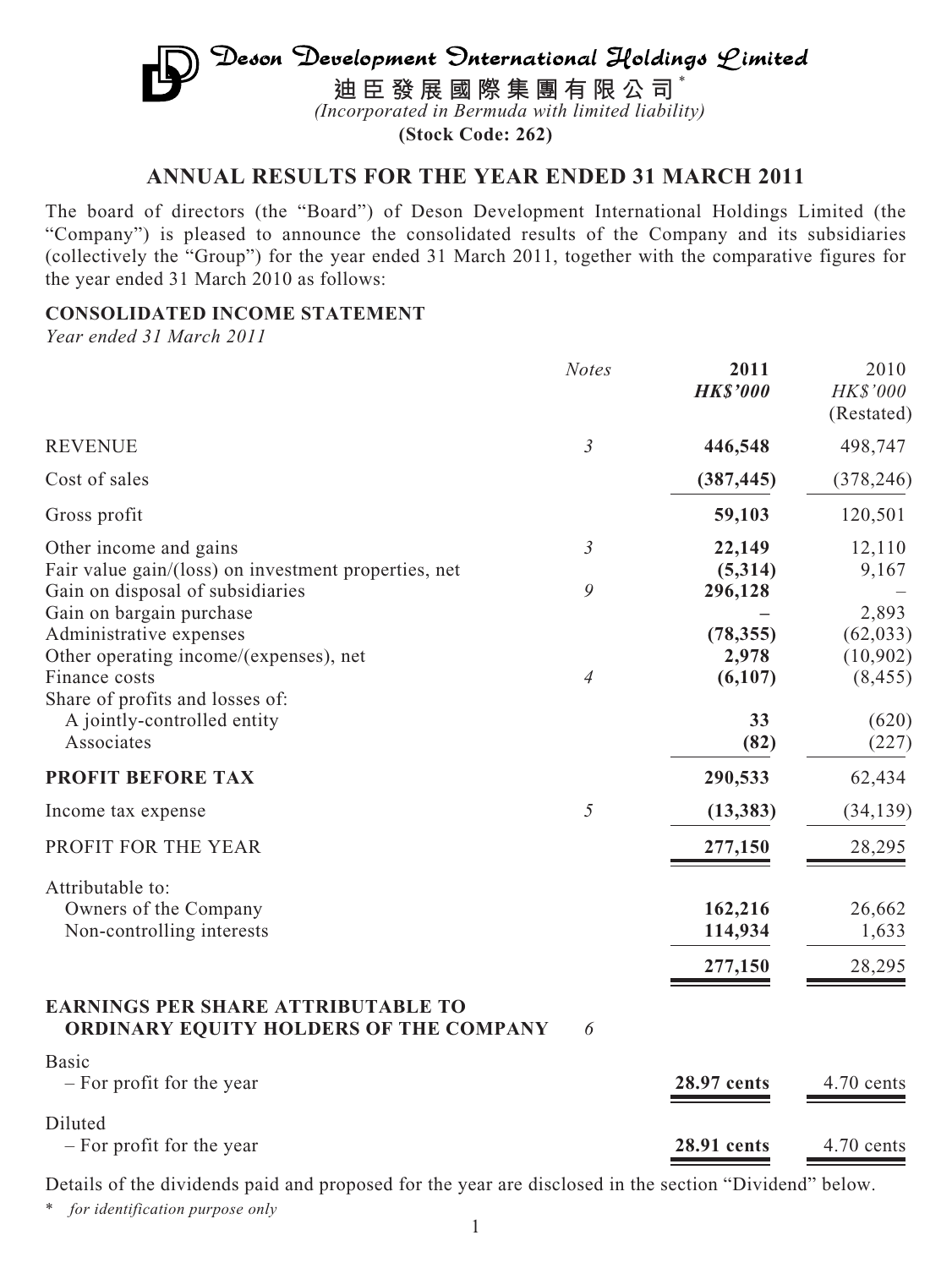# **CONSOLIDATED STATEMENT OF COMPREHENSIVE INCOME**

*Year ended 31 March 2011*

|                                                                                                     | 2011<br><b>HK\$'000</b> | 2010<br>HK\$'000<br>(Restated) |
|-----------------------------------------------------------------------------------------------------|-------------------------|--------------------------------|
| PROFIT FOR THE YEAR                                                                                 | 277,150                 | 28,295                         |
| OTHER COMPREHENSIVE INCOME                                                                          |                         |                                |
| Surplus on revaluation of leasehold land and buildings<br>Income tax effect                         | 12,077<br>(2, 239)      | 25,041<br>(4,287)              |
|                                                                                                     | 9,838                   | 20,754                         |
| Share of other comprehensive income of associates                                                   | 851                     | 214                            |
| Release of capital reserve upon disposal of an associate<br>Release of exchange fluctuation reserve |                         | (119)                          |
| upon disposal of an associate                                                                       |                         | (524)                          |
| Release of exchange fluctuation reserve upon<br>disposal of subsidiaries                            | (4,000)                 |                                |
| Exchange differences on translation of foreign operations                                           | 14,505                  | 2,250                          |
| OTHER COMPREHENSIVE INCOME FOR THE                                                                  |                         |                                |
| YEAR, NET OF TAX                                                                                    | 21,194                  | 22,575                         |
| TOTAL COMPREHENSIVE INCOME FOR THE YEAR                                                             | 298,344                 | 50,870                         |
| Attributable to:                                                                                    |                         |                                |
| Owners of the Company                                                                               | 181,954                 | 49,060                         |
| Non-controlling interests                                                                           | 116,390                 | 1,810                          |
|                                                                                                     | 298,344                 | 50,870                         |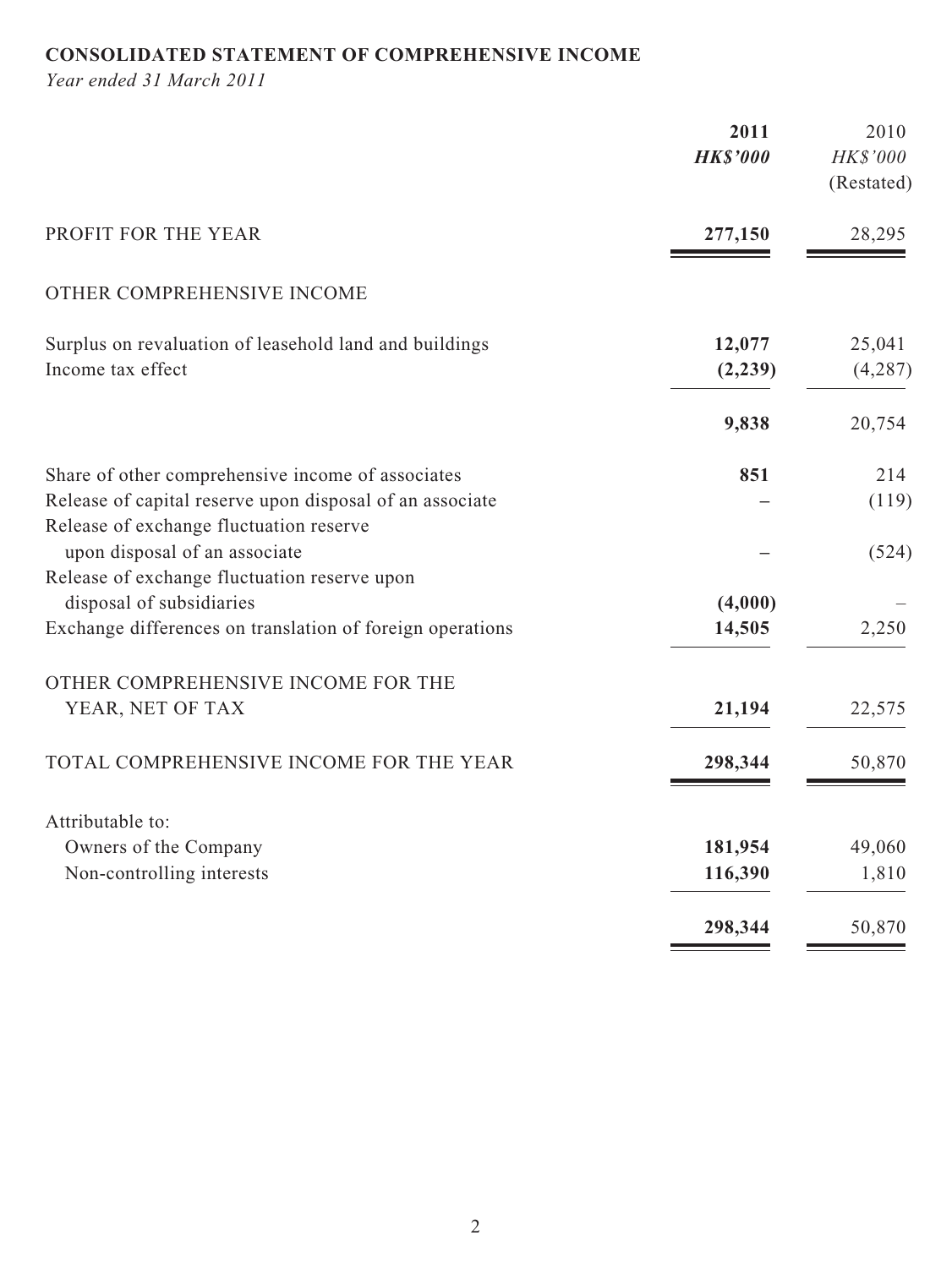# **CONSOLIDATED STATEMENT OF FINANCIAL POSITION**

*31 March 2011*

|                                                                                                   | <b>Notes</b> | 31 March<br>2011<br><b>HK\$'000</b> | 31 March<br>2010<br><b>HK\$'000</b><br>(Restated) | 1 April<br>2009<br>HK\$'000<br>(Restated) |
|---------------------------------------------------------------------------------------------------|--------------|-------------------------------------|---------------------------------------------------|-------------------------------------------|
| <b>NON-CURRENT ASSETS</b><br>Property, plant and equipment                                        |              | 114,407                             | 100,212                                           | 81,232                                    |
| Investment properties<br>Investment in a jointly-controlled entity                                |              | 214,319                             | 210,330                                           | 181,704                                   |
| Investments in associates<br>Financial assets at fair value through                               |              | 17,318                              | 3,772                                             | (2, 408)                                  |
| profit or loss<br>Available-for-sale investment                                                   |              | 11,584                              | 2,280                                             | 2,260                                     |
| Total non-current assets                                                                          |              | 357,628                             | 316,594                                           | 262,788                                   |
| <b>CURRENT ASSETS</b>                                                                             |              |                                     |                                                   |                                           |
| Amounts due from associates                                                                       |              | 27,763                              | 27,108                                            | 26,650                                    |
| Amounts due from non-controlling shareholders                                                     |              | 6,524                               |                                                   |                                           |
| Amount due from a related company                                                                 |              | 2,223                               |                                                   |                                           |
| Properties held for sale<br>Financial assets at fair value through                                |              | 722,056                             | 486,262                                           | 520,064                                   |
| profit or loss                                                                                    |              | 2,380                               |                                                   |                                           |
| Gross amount due from contract customers                                                          |              | 4,282                               | 2,641                                             | 5,247                                     |
| Inventories                                                                                       |              | 1,611                               | 1,526                                             | 1,497                                     |
| Accounts receivable                                                                               | 7            | 42,661                              | 71,294                                            | 59,472                                    |
| Prepayments, deposits and other receivables                                                       |              | 40,497                              | 29,410                                            | 30,151                                    |
| Cash and cash equivalents                                                                         |              | 224,551                             | 73,608                                            | 53,807                                    |
| Pledged deposits                                                                                  |              | 31,364                              | 31,324                                            | 31,331                                    |
| Assets of disposal groups/non-current asset                                                       |              | 1,105,912                           | 723,173                                           | 728,219                                   |
| classified as held for sale                                                                       |              |                                     | 172,703                                           | 9,295                                     |
| Total current assets                                                                              |              | 1,105,912                           | 895,876                                           | 737,514                                   |
| <b>CURRENT LIABILITIES</b>                                                                        |              |                                     |                                                   |                                           |
| Gross amount due to contract customers                                                            |              | 56,311                              | 42,677                                            | 38,626                                    |
| Accounts payable                                                                                  | $\delta$     | 29,128                              | 20,948                                            | 44,269                                    |
| Other payables and accruals                                                                       |              | 332,567                             | 157,515                                           | 171,116                                   |
| Amounts due to associates                                                                         |              | 59                                  | 54                                                | 262                                       |
| Amounts due to non-controlling shareholders                                                       |              | 3,573                               | 24,465                                            | 19,529                                    |
| Amounts due to related companies                                                                  |              | 5,000                               | 18,444                                            | 27,166                                    |
| Tax payable<br>Convertible notes                                                                  |              | 61,055                              | 63,514                                            | 45,914                                    |
| Interest-bearing bank and other borrowings                                                        |              | 47,969                              | 133,949                                           | 15,721<br>97,563                          |
|                                                                                                   |              | 535,662                             | 461,566                                           | 460,166                                   |
| Liabilities directly associated with the assets<br>of disposal groups classified as held for sale |              |                                     | 120,567                                           |                                           |
| Total current liabilities                                                                         |              | 535,662                             | 582,133                                           | 460,166                                   |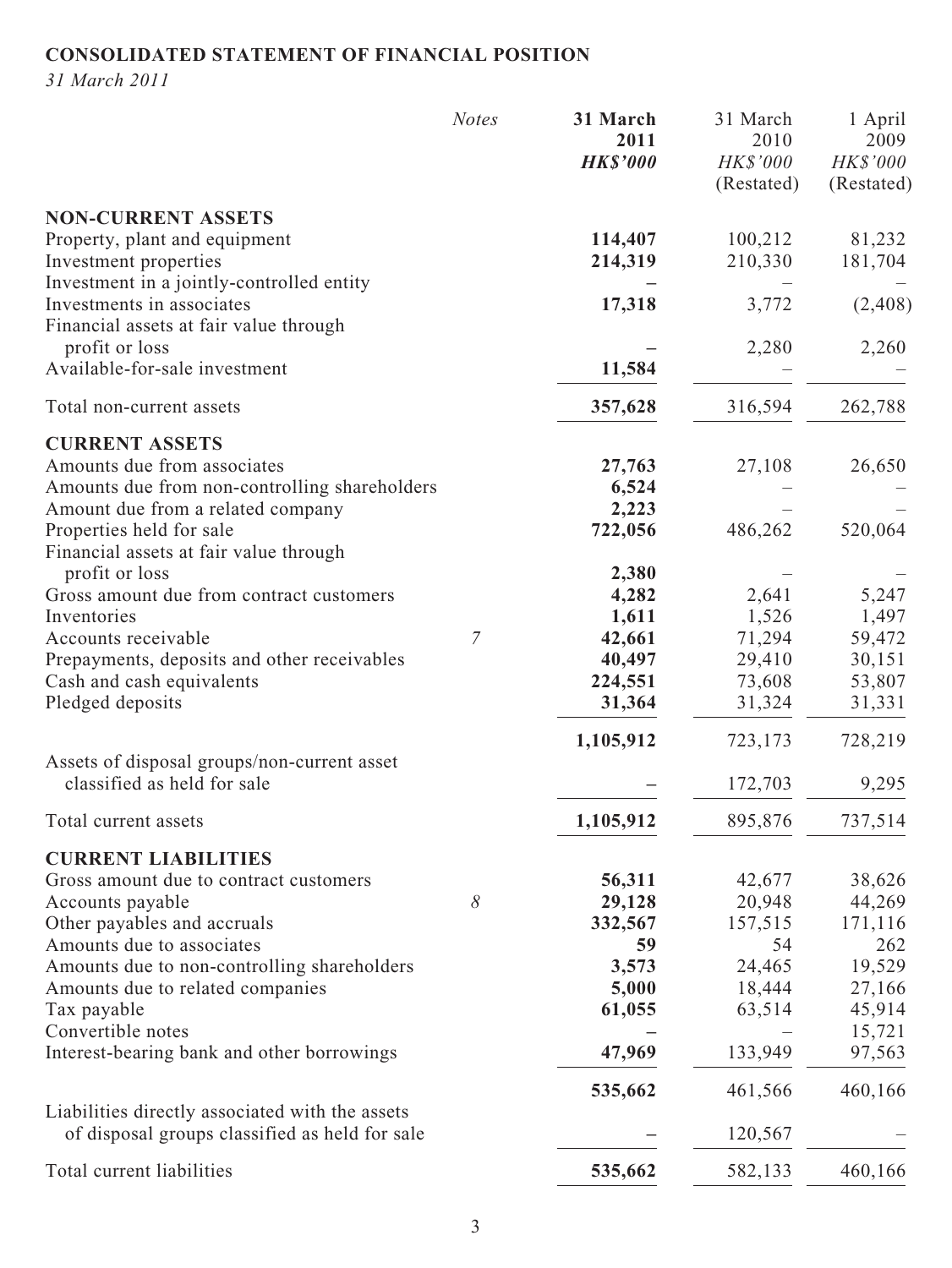# **CONSOLIDATED STATEMENT OF FINANCIAL POSITION** *(continued)*

*31 March 2011*

|                                              | 31 March        | 31 March        | 1 April    |
|----------------------------------------------|-----------------|-----------------|------------|
|                                              | 2011            | 2010            | 2009       |
|                                              | <b>HK\$'000</b> | <b>HK\$'000</b> | HK\$'000   |
|                                              |                 | (Restated)      | (Restated) |
| NET CURRENT ASSETS                           | 570,250         | 313,743         | 277,348    |
| <b>TOTAL ASSETS LESS CURRENT</b>             |                 |                 |            |
| <b>LIABILITIES</b>                           | 927,878         | 630,337         | 540,136    |
| <b>NON-CURRENT LIABILITIES</b>               |                 |                 |            |
| Interest-bearing bank and other borrowings   | 207,060         | 64,499          | 32,205     |
| Deferred tax liabilities                     | 29,625          | 28,592          | 21,071     |
| Total non-current liabilities                | 236,685         | 93,091          | 53,276     |
| Net assets                                   | 691,193         | 537,246         | 486,860    |
| <b>EQUITY</b>                                |                 |                 |            |
| Equity attributable to owners of the Company |                 |                 |            |
| Issued capital                               | 56,011          | 56,697          | 56,697     |
| Reserves                                     | 610,888         | 464,301         | 425,297    |
| Equity component of convertible notes        |                 |                 | 1,259      |
| Proposed final dividend                      | 18,076          | 11,315          |            |
|                                              | 684,975         | 532,313         | 483,253    |
| <b>Non-controlling interests</b>             | 6,218           | 4,933           | 3,607      |
| Total equity                                 | 691,193         | 537,246         | 486,860    |
|                                              |                 |                 |            |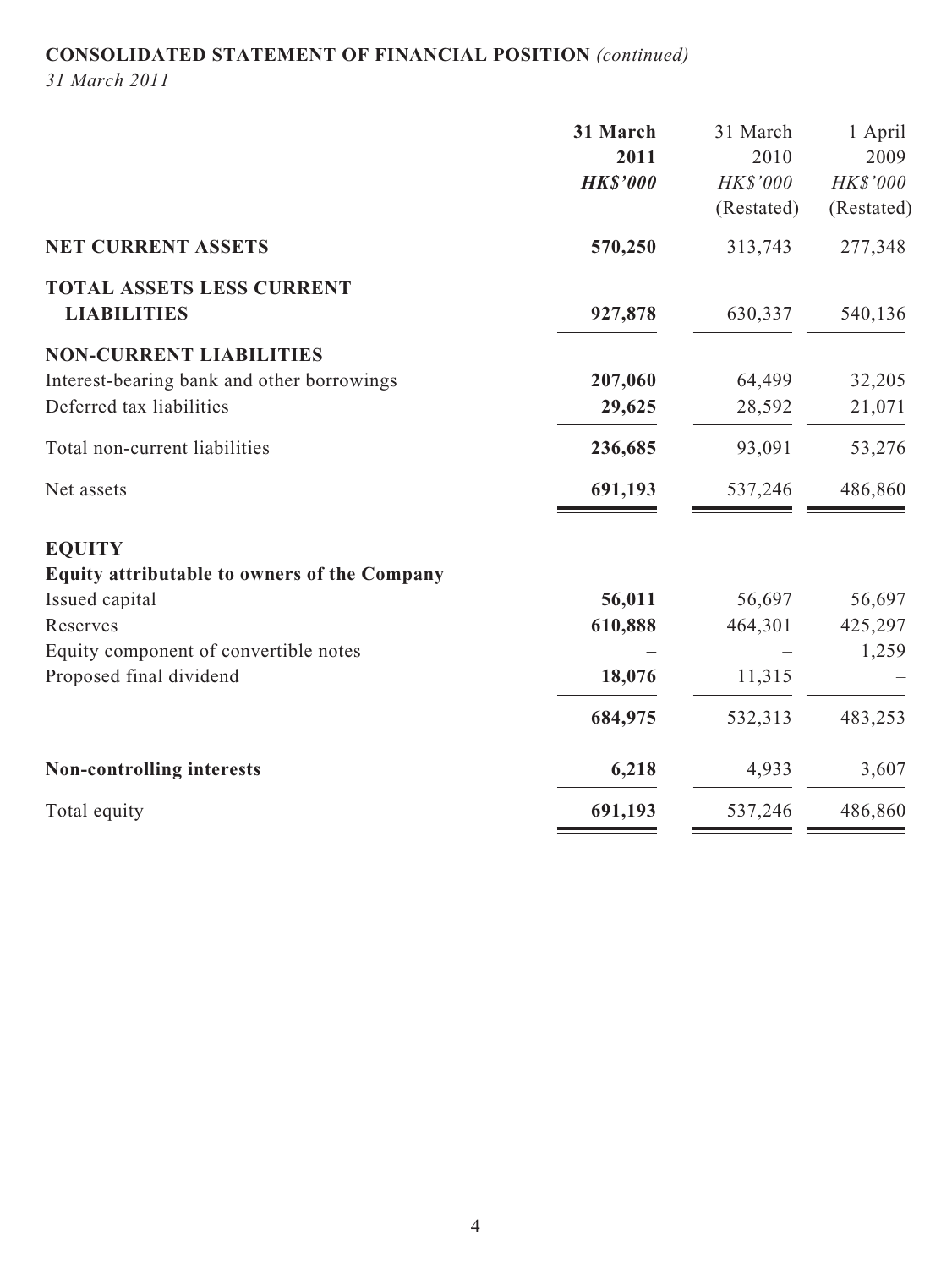## **NOTES TO CONSOLIDATED FINANCIAL STATEMENTS**

### **1. CHANGES IN ACCOUNTING POLICY AND DISCLOSURES**

The Group has adopted the following new and revised HKFRSs for the first time for the current year's financial statements.

| HKFRS 1 (Revised)                                                                  | First-time Adoption of Hong Kong Financial Reporting Standards                                                                                  |
|------------------------------------------------------------------------------------|-------------------------------------------------------------------------------------------------------------------------------------------------|
| <b>HKFRS 1 Amendments</b>                                                          | Amendments to HKFRS 1 First-time Adoption of Hong Kong Financial<br>Reporting Standards - Additional Exemptions for First-time Adopters         |
| <b>HKFRS 2 Amendments</b>                                                          | Amendments to HKFRS 2 Share-based Payment - Group Cash-settled Share-<br>based Payment Transactions                                             |
| HKFRS 3 (Revised)                                                                  | <b>Business Combinations</b>                                                                                                                    |
| HKAS 27 (Revised)                                                                  | <b>Consolidated and Separate Financial Statements</b>                                                                                           |
| HKAS 32 Amendment                                                                  | Amendment to HKAS 32 Financial Instruments: Presentation - Classification of<br><b>Rights Issues</b>                                            |
| <b>HKAS 39 Amendment</b>                                                           | Amendment to HKAS 39 Financial Instruments: Recognition and Measurement<br>- Eligible Hedged Items                                              |
| HK(IFRIC)-Int 17                                                                   | Distributions of Non-cash Assets to Owners                                                                                                      |
| HKFRS 5 Amendments included in<br>Improvements to HKFRSs issued in<br>October 2008 | Amendments to HKFRS 5 Non-current Assets Held for Sale and Discontinued<br>$Operations - Plan$ to sell the controlling interest in a subsidiary |
| Improvements to HKFRSs 2009                                                        | Amendments to a number of HKFRSs issued in May 2009                                                                                             |
| HK Interpretation 4 Amendment                                                      | Amendment to HK Interpretation 4 Leases - Determination of the Length of<br>Lease Term in respect of Hong Kong Land Leases                      |
| HK Interpretation 5                                                                | Presentation of Financial Statements - Classification by the Borrower of a Term<br>Loan that Contains a Repayment on Demand Clause              |

Other than as further explained below regarding the impact of HKFRS 3 (Revised), HKAS 27 (Revised), amendments to HKAS 7 and HKAS 17 included in Improvements to HKFRSs 2009, HK Interpretation 4 (Revised in December 2009), the adoption of the new and revised HKFRSs has had no significant financial effect on the financial statements.

The principal effects of adopting these new and revised HKFRSs are as follows:

### **(a) HKFRS 3 (Revised)** *Business Combinations* **and HKAS 27 (Revised)** *Consolidated and Separate Financial Statements*

HKFRS 3 (Revised) introduces a number of changes in the accounting for business combinations that affect the initial measurement of non-controlling interests, the accounting for transaction costs, the initial recognition and subsequent measurement of a contingent consideration and business combinations achieved in stages. These changes will impact the amount of goodwill recognised, the reported results in the period that an acquisition occurs, and future reported results.

HKAS 27 (Revised) requires that a change in the ownership interest of a subsidiary without loss of control is accounted for as an equity transaction. Therefore, such a change will have no impact on goodwill, nor will it give rise to a gain or loss. Furthermore, the revised standard changes the accounting for losses incurred by the subsidiary as well as the loss of control of a subsidiary. Consequential amendments were made to various standards, including, but not limited to HKAS 7 *Statement of Cash Flows*, HKAS 12 *Income Taxes*, HKAS 21 *The Effects of Changes in Foreign Exchange Rates*, HKAS 28 *Investments in Associates* and HKAS 31 *Interests in Joint Ventures*.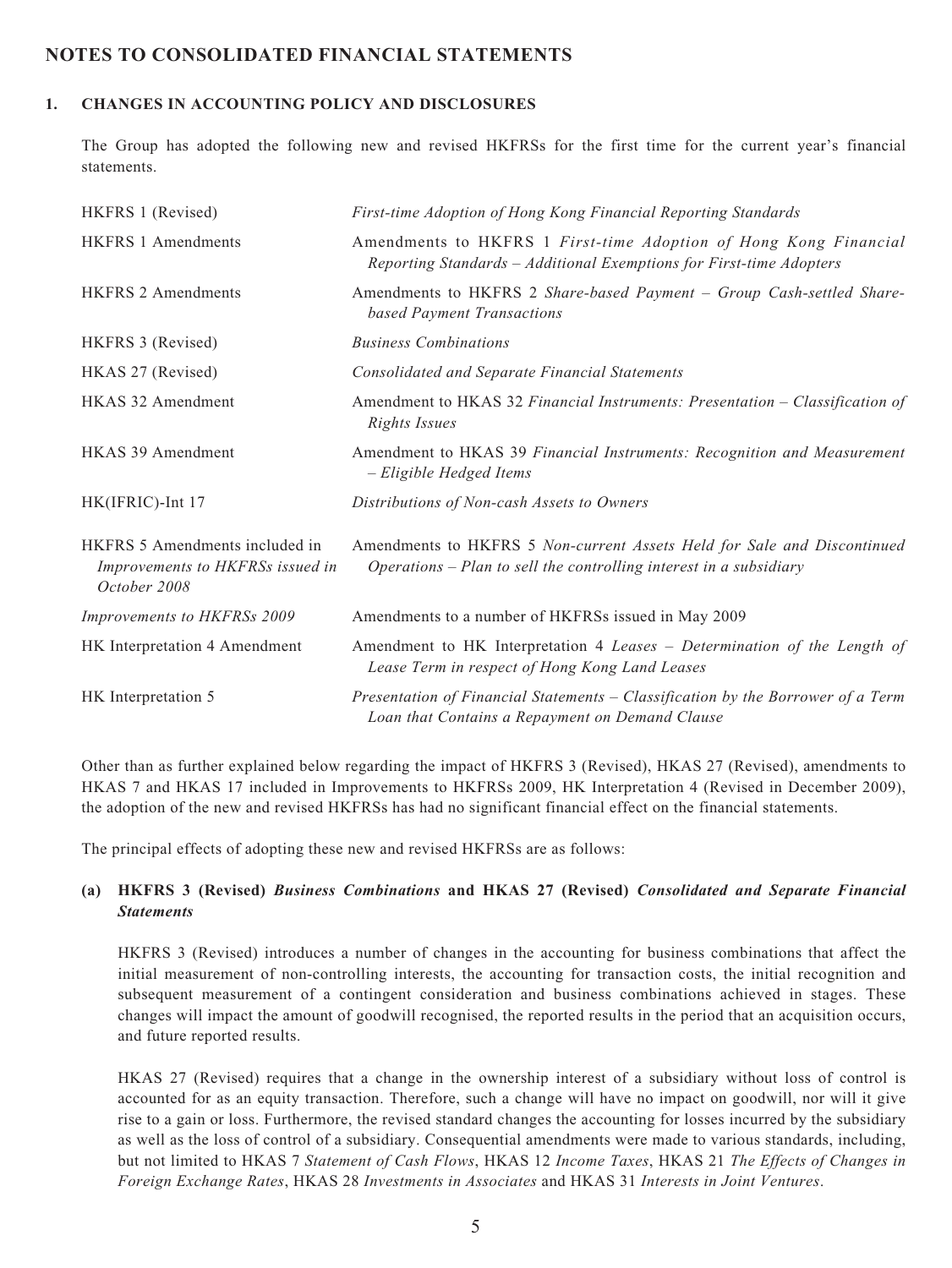#### **1. CHANGES IN ACCOUNTING POLICY AND DISCLOSURES** *(continued)*

#### **(a) (continued)**

The changes introduced by these revised standards are applied prospectively and affect the accounting of acquisitions, loss of control and transactions with non-controlling interests after 1 April 2010.

- **(b)** *Improvements to HKFRSs 2009* **issued in May 2009 sets out amendments to a number of HKFRSs. There are separate transitional provisions for each standard. While the adoption of some of the amendments results in changes in accounting policies, none of these amendments has had a significant financial impact on the Group. Details of the key amendments most applicable to the Group are as follows:**
	- HKAS 7 *Statement of Cash Flows*: Requires that only expenditures that result in a recognised asset in the statement of financial position can be classified as a cash flow from investing activities.
	- HKAS 17 *Leases*: Removes the specific guidance on classifying land as a lease. As a result, leases of land should be classified as either operating or finance leases in accordance with the general guidance in HKAS 17.

Amendment to HK Interpretation 4 *Leases – Determination of the Length of Lease Term* in respect of Hong Kong Land Leases is revised as a consequence of the amendment to HKAS 17 *Leases included in Improvements to HKFRSs 2009*. Following this amendment, the scope of HK Interpretation 4 has been expanded to cover all land leases, including those classified as finance leases. As a result, this interpretation is applicable to all leases of property accounted for in accordance with HKAS 16, HKAS 17 and HKAS 40.

The Group has reassessed its leases in Hong Kong and Mainland China, previously classified as operating leases, upon the adoption of the amendments. The classification of leases in Mainland China remained as operating leases. As substantially all the risks and rewards associated with the leases in Hong Kong have been transferred to the Group, the leases in Hong Kong have been reclassified from operating leases under "prepaid land lease payments" which are stated at cost to finance leases under leasehold land and buildings category of "property, plant and equipment" which is stated at revaluation. The corresponding amortisation has also been reclassified to depreciation. The effects of the above changes are summarised below:

|                                                           | 2011<br><b>HK\$'000</b> | 2010<br><i>HK\$'000</i> |
|-----------------------------------------------------------|-------------------------|-------------------------|
| Consolidated income statement for the year ended 31 March |                         |                         |
| Decrease in amortisation of prepaid land lease payments   | (139)                   | (139)                   |
| Increase in depreciation of property, plant and equipment | 866                     | 428                     |
|                                                           | 727                     | 289                     |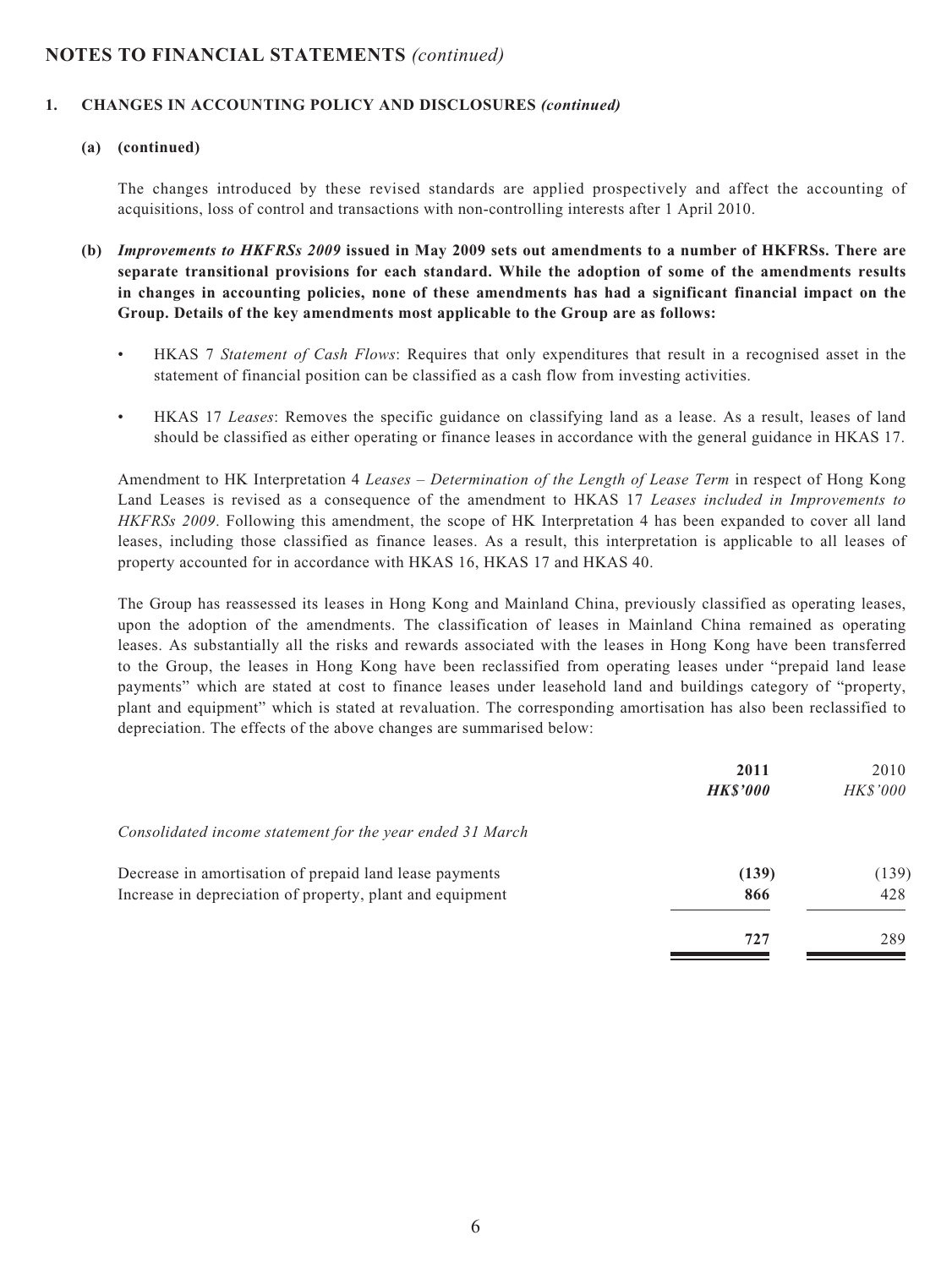# **1. CHANGES IN ACCOUNTING POLICY AND DISCLOSURES** *(continued)*

# **(b) (continued)**

|                                                                               | 2011            | 2010            |
|-------------------------------------------------------------------------------|-----------------|-----------------|
|                                                                               | <b>HK\$'000</b> | <b>HK\$'000</b> |
| Consolidated statement of comprehensive income<br>for the year ended 31 March |                 |                 |
| Increase in property revaluation reserve                                      |                 |                 |
| Surplus arising from revaluation of leasehold land and buildings              | 2,866           | 17,446          |
| Income tax effect                                                             | (473)           | (2,879)         |
|                                                                               | 2,393           | 14,567          |
| Consolidated statement of financial position at 31 March                      |                 |                 |
| Increase/(decrease) in assets (current and non-current)                       |                 |                 |
| Property, plant and equipment                                                 | 35,900          | 33,900          |
| Prepaid land lease payments                                                   | (5, 440)        | (5, 579)        |
| Prepayments, deposits and other receivables                                   | (139)           | (139)           |
|                                                                               | 30,321          | 28,182          |
| Increase/(decrease) in liabilities/equity                                     |                 |                 |
| Deferred tax liabilities                                                      | 5,170           | 4,698           |
| Property revaluation reserve                                                  | 25,339          | 23,538          |
| Retained profits                                                              | (188)           | (54)            |
|                                                                               | 30,321          | 28,182          |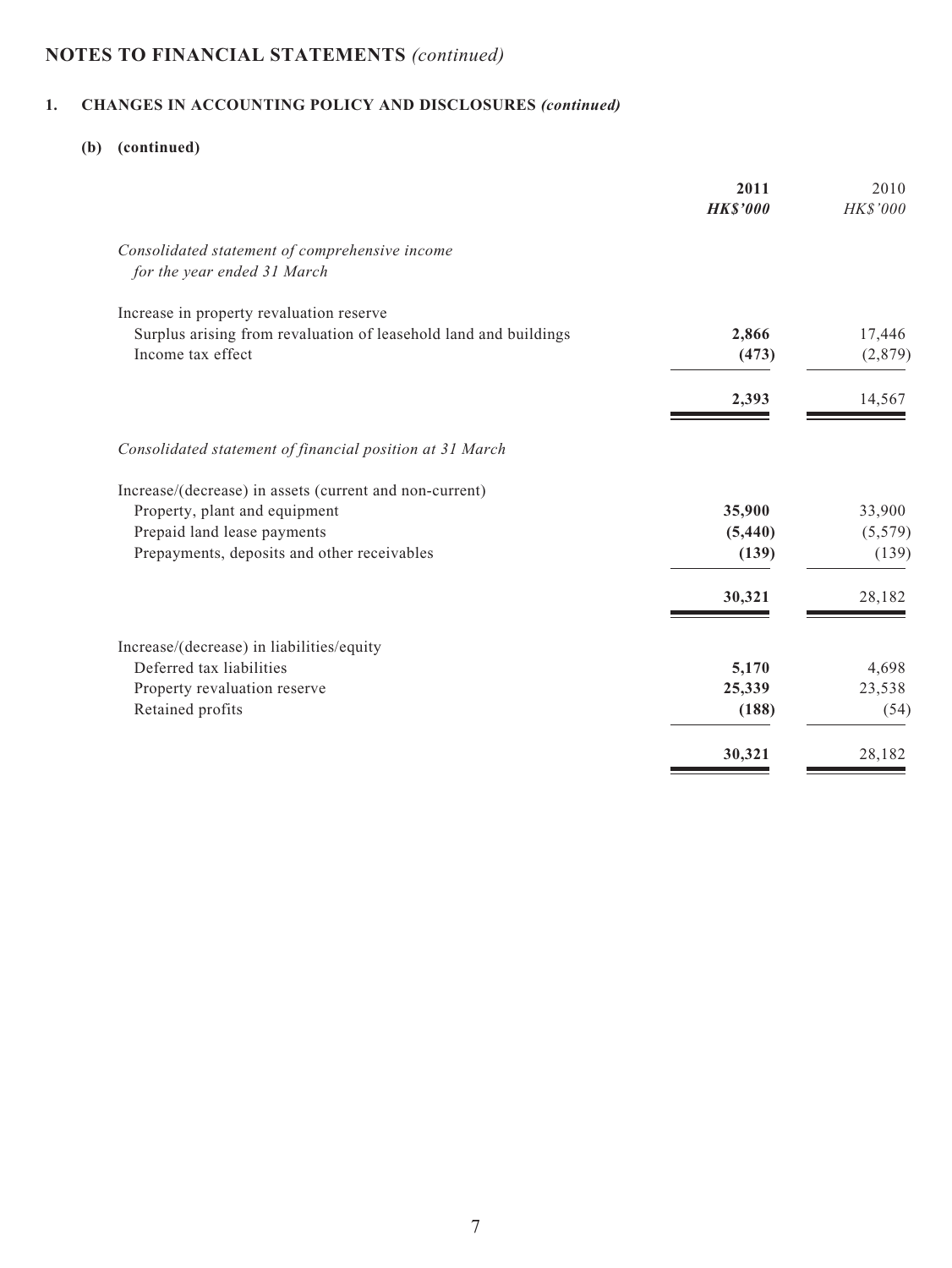#### **1. CHANGES IN ACCOUNTING POLICY AND DISCLOSURES (continued)**

| (b) | (continued)                                             |                 |
|-----|---------------------------------------------------------|-----------------|
|     |                                                         | 2009            |
|     |                                                         | <b>HK\$'000</b> |
|     | Consolidated statement of financial position at 1 April |                 |
|     | Increase/(decrease) in assets (current and non-current) |                 |
|     | Property, plant and equipment                           | 16,882          |
|     | Prepaid land lease payments                             | (5,718)         |
|     | Prepayments, deposits and other receivables             | (139)           |
|     |                                                         | 11,025          |
|     | Decrease in liabilities/equity                          |                 |
|     | Deferred tax liabilities                                | 1,819           |
|     | Property revaluation reserve                            | 9,206           |
|     |                                                         | 11,025          |

Due to the retrospective application of the amendments which has resulted in the restatement of items in the statement of financial position, a statement of financial position as at 1 April 2009, and the related notes affected by the amendments have been presented in the financial statements.

#### **2. OPERATING SEGMENT INFORMATION**

For management purposes, the Group is organised into business units based on their products and services and has three reportable operating segments as follows:

- (a) the construction business segment is engaged in construction contract works as a main contractor as well as the provision of contracting intelligent building engineering and electrical and mechanical engineering services;
- (b) the property development and investment business segment is engaged in property development of residential and commercial properties and holding of investment properties; and
- (c) the "others" segment comprises, principally, trading of medical equipment and provision of related installation and maintenance services.

Management monitors the results of its operating segments separately for the purpose of making decisions about resources allocation and performance assessment. Segment performance is evaluated based on reportable segment profit/ loss, which is a measure of adjusted profit before tax. The adjusted profit before tax is measured consistently with the Group's profit before tax except that interest income, gain on disposal of subsidiaries, gain on disposal of associates, finance costs, impairment/reversal of impairment of an amount due from a jointly-controlled entity, impairment of an amount due from an associate, gain on bargain purchase, share of profits and losses of a jointly-controlled entity and associates as well as head office and corporate expenses are excluded from such measurement.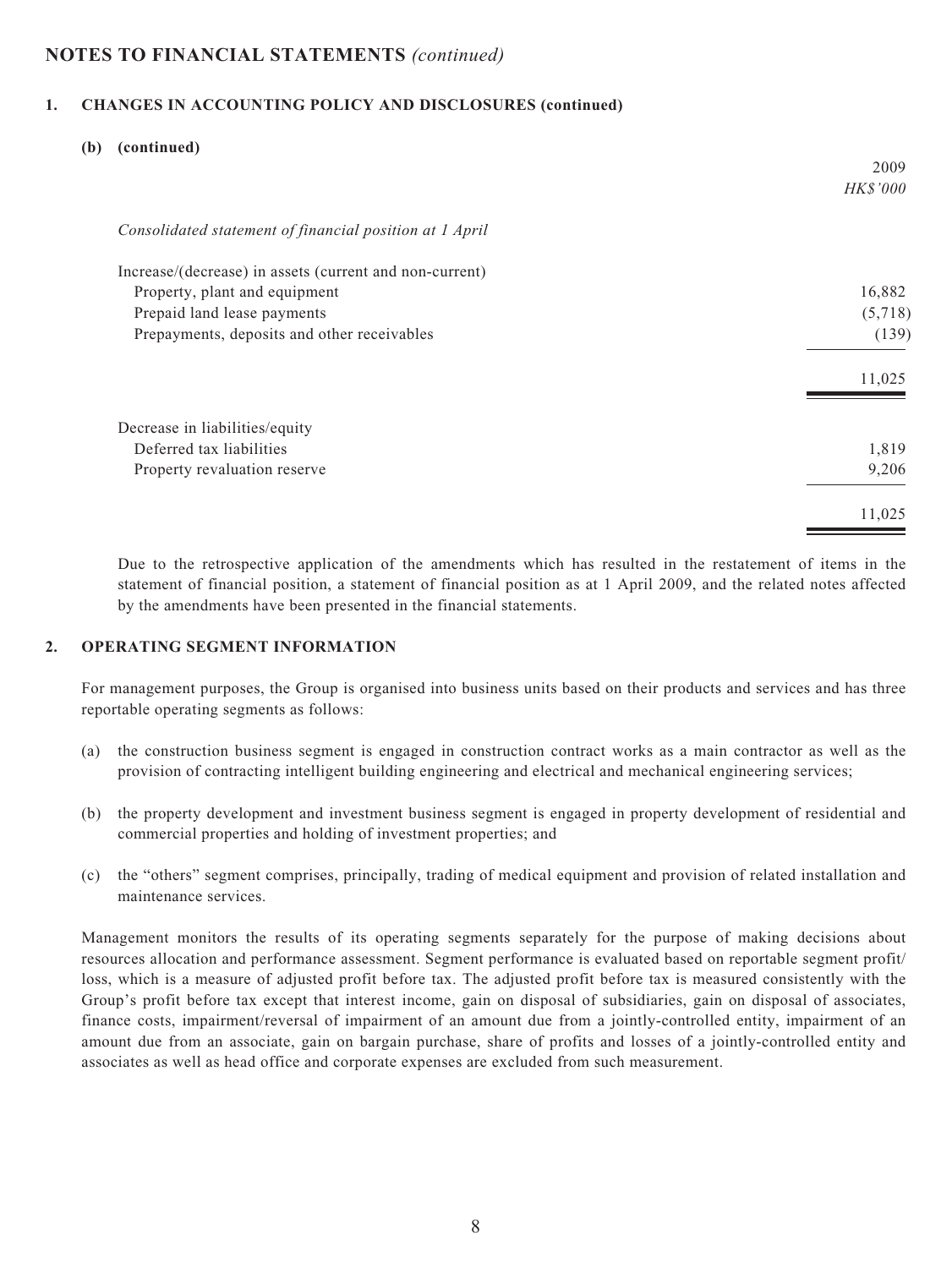#### **2. OPERATING SEGMENT INFORMATION** *(continued)*

Segment assets exclude investment in a jointly-controlled entity, investments in associates, assets of disposal groups classified as held for sale, and other unallocated head office and corporate assets as these assets are managed on a group basis.

Segment liabilities exclude liabilities directly associated with the assets of disposed groups classified as held for sale, other unallocated head office and corporate liabilities, including interest-bearing bank and other borrowings, tax payable and deferred tax liabilities, as these liabilities are managed on a group basis.

Intersegment sales and transfers are transacted with reference to the selling prices used for sales made to third parties at the then prevailing market prices.

#### **Year ended 31 March 2011**

|                                                |                 | Property                           |                 |                 |
|------------------------------------------------|-----------------|------------------------------------|-----------------|-----------------|
|                                                |                 | development                        |                 |                 |
|                                                |                 | <b>Construction and investment</b> |                 |                 |
|                                                | business        | business                           | <b>Others</b>   | <b>Total</b>    |
|                                                | <b>HK\$'000</b> | <b>HK\$'000</b>                    | <b>HK\$'000</b> | <b>HK\$'000</b> |
| <b>Segment revenue:</b>                        |                 |                                    |                 |                 |
| Sales to external customers                    | 350,680         | 88,091                             | 7,777           | 446,548         |
| Other income and gains                         | 3,391           | 17,900                             |                 | 21,291          |
| Revenue                                        | 354,071         | 105,991                            | 7,777           | 467,839         |
| <b>Segment results</b>                         |                 |                                    |                 |                 |
| Operating profit/(loss)                        | 2,554           | 19,427                             | (514)           | 21,467          |
| Reconciliation:                                |                 |                                    |                 |                 |
| Interest income                                |                 |                                    |                 | 858             |
| Gain on disposal of subsidiaries               |                 |                                    |                 | 296,128         |
| Unallocated expenses                           |                 |                                    |                 | (21, 797)       |
| Finance costs                                  |                 |                                    |                 | (6,107)         |
| Reversal of impairment of an amount due from   |                 |                                    |                 |                 |
| a jointly-controlled entity                    |                 |                                    |                 | 33              |
| Share of profit of a jointly-controlled entity |                 |                                    |                 | 33              |
| Share of profits and losses of associates      |                 |                                    |                 | (82)            |
| Profit before tax                              |                 |                                    |                 | 290,533         |
| <b>Segment assets</b>                          | 175,513         | 999,919                            | 2,966           | 1,178,398       |
| Reconciliation:                                |                 |                                    |                 |                 |
| Investments in associates                      |                 |                                    |                 | 17,318          |
| Corporate and other unallocated assets         |                 |                                    |                 | 267,824         |
| Total assets                                   |                 |                                    |                 | 1,463,540       |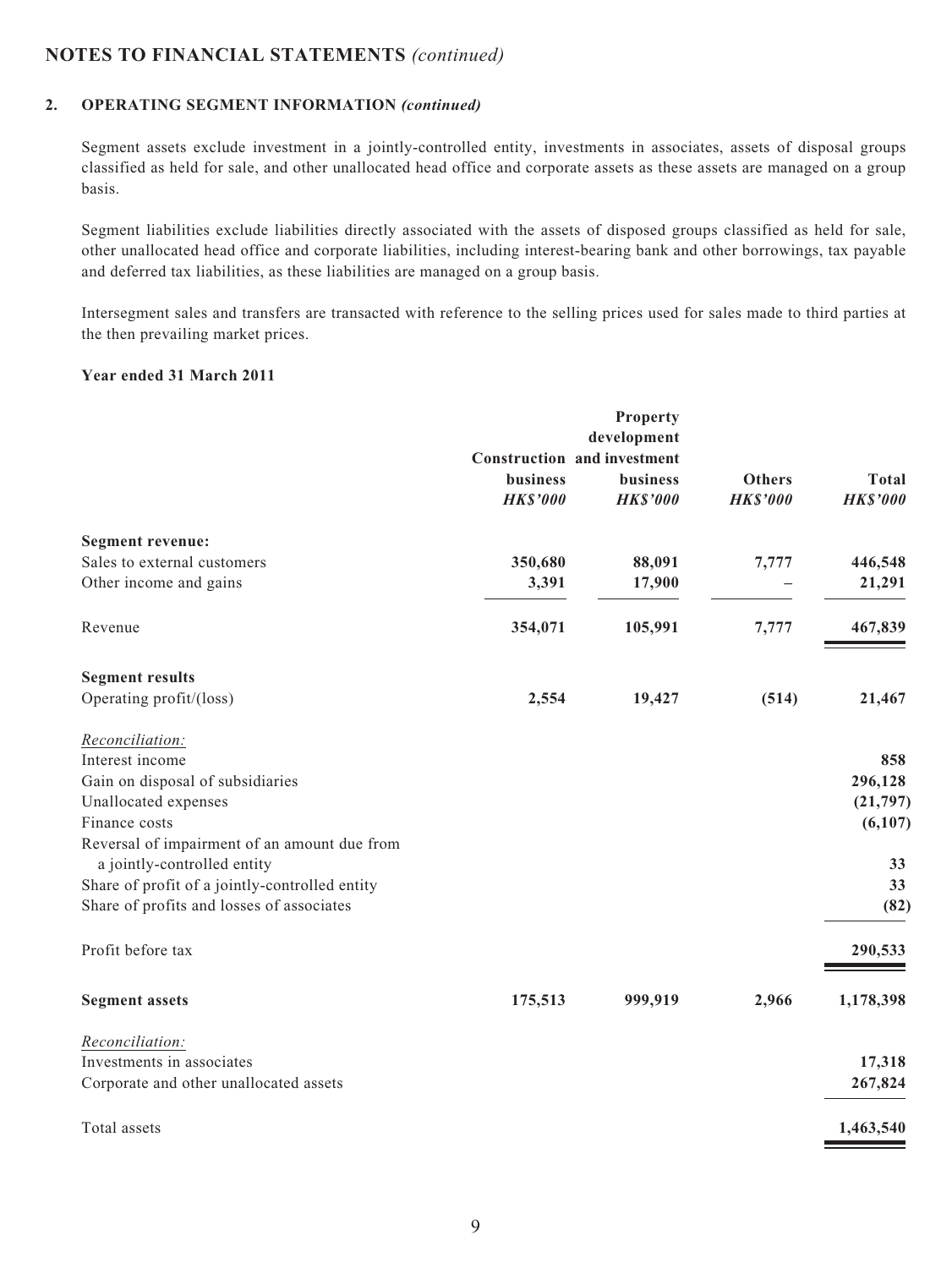# **2. OPERATING SEGMENT INFORMATION** *(continued)*

# **Year ended 31 March 2011 (continued)**

|                                               |                                    | Property<br>development |                 |                 |
|-----------------------------------------------|------------------------------------|-------------------------|-----------------|-----------------|
|                                               | <b>Construction and investment</b> |                         |                 |                 |
|                                               | <b>business</b>                    | <b>business</b>         | <b>Others</b>   | Total           |
|                                               | <b>HK\$'000</b>                    | <b>HK\$'000</b>         | <b>HK\$'000</b> | <b>HK\$'000</b> |
| <b>Segment liabilities</b>                    | 151,576                            | 258,235                 | 1,185           | 410,996         |
| <i>Reconciliation:</i>                        |                                    |                         |                 |                 |
| Corporate and other unallocated liabilities   |                                    |                         |                 | 361,351         |
| Total liabilities                             |                                    |                         |                 | 772,347         |
| Other segment information:                    |                                    |                         |                 |                 |
| Fair value loss of investment properties, net |                                    | 5,314                   |                 | 5,314           |
| Loss on disposal of items of                  |                                    |                         |                 |                 |
| property, plant and equipment                 | 96                                 |                         | 9               | 105             |
| Impairment of accounts receivable             | 2,672                              |                         |                 | 2,672           |
| Reversal of impairment of accounts receivable | (67)                               | (5,303)                 | (185)           | (5, 555)        |
| Provision for inventories                     |                                    |                         | 64              | 64              |
| Depreciation                                  | 3,001                              | 1,758                   | 77              | 4,836           |
| Capital expenditure                           | 6,208                              | 573                     | 18              | $6,799*$        |

\* Capital expenditure represents additions to property, plant and equipment and investment properties.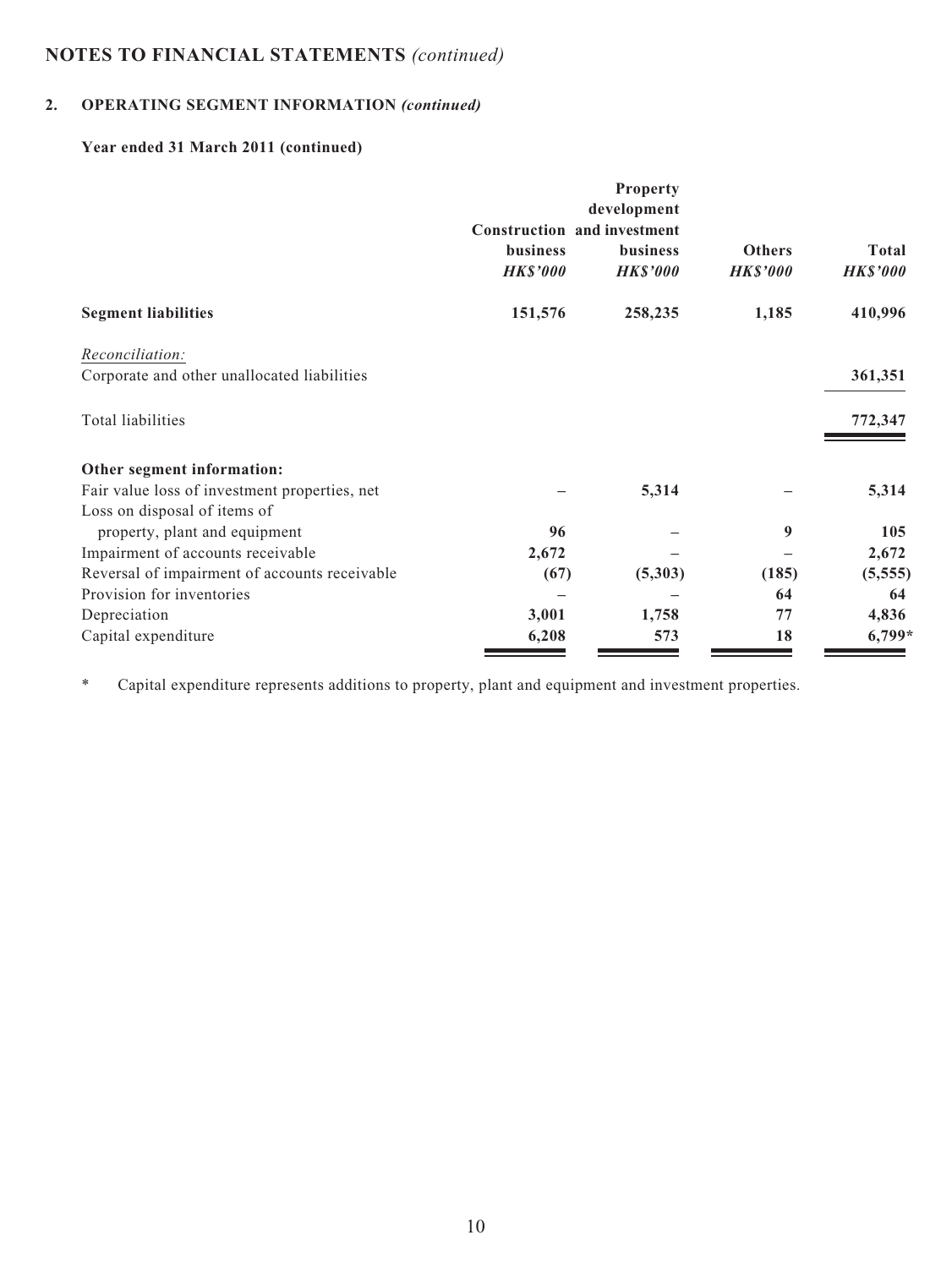# **2. OPERATING SEGMENT INFORMATION (continued)**

## **Year ended 31 March 2010**

|                                               |            | Property                    |          |            |
|-----------------------------------------------|------------|-----------------------------|----------|------------|
|                                               |            | development                 |          |            |
|                                               |            | Construction and investment |          |            |
|                                               | business   | business                    | Others   | Total      |
|                                               | HK\$'000   | HK\$'000                    | HK\$'000 | HK\$'000   |
|                                               | (Restated) |                             |          | (Restated) |
| Segment revenue:                              |            |                             |          |            |
| Sales to external customers                   | 249,470    | 241,016                     | 8,261    | 498,747    |
| Other income and gains                        | 2,392      | 5,278                       | 14       | 7,684      |
| Revenue                                       | 251,862    | 246,294                     | 8,275    | 506,431    |
| <b>Segment results</b>                        |            |                             |          |            |
| Operating profit/(loss)                       | 2,303      | 91,449                      | (1,507)  | 92,245     |
| Reconciliation:                               |            |                             |          |            |
| Interest income                               |            |                             |          | 2,271      |
| Gain on disposal of associates                |            |                             |          | 2,155      |
| Unallocated expenses                          |            |                             |          | (12, 117)  |
| Finance costs                                 |            |                             |          | (8, 455)   |
| Impairment of an amount due from              |            |                             |          |            |
| a jointly-controlled entity                   |            |                             |          | (2,851)    |
| Impairment of an amount due from an associate |            |                             |          | (12, 860)  |
| Gain on bargain purchase                      |            |                             |          | 2,893      |
| Share of loss of a jointly-controlled entity  |            |                             |          | (620)      |
| Share of profits and losses of associates     |            |                             |          | (227)      |
| Profit before tax                             |            |                             |          | 62,434     |
| <b>Segment assets</b>                         | 156,080    | 770,890                     | 3,735    | 930,705    |
| Reconciliation:                               |            |                             |          |            |
| Investments in associates                     |            |                             |          | 3,772      |
| Assets of disposal groups classified          |            |                             |          |            |
| as held for sale                              |            |                             |          | 172,703    |
| Corporate and other unallocated assets        |            |                             |          | 105,290    |
| Total assets                                  |            |                             |          | 1,212,470  |
|                                               |            |                             |          |            |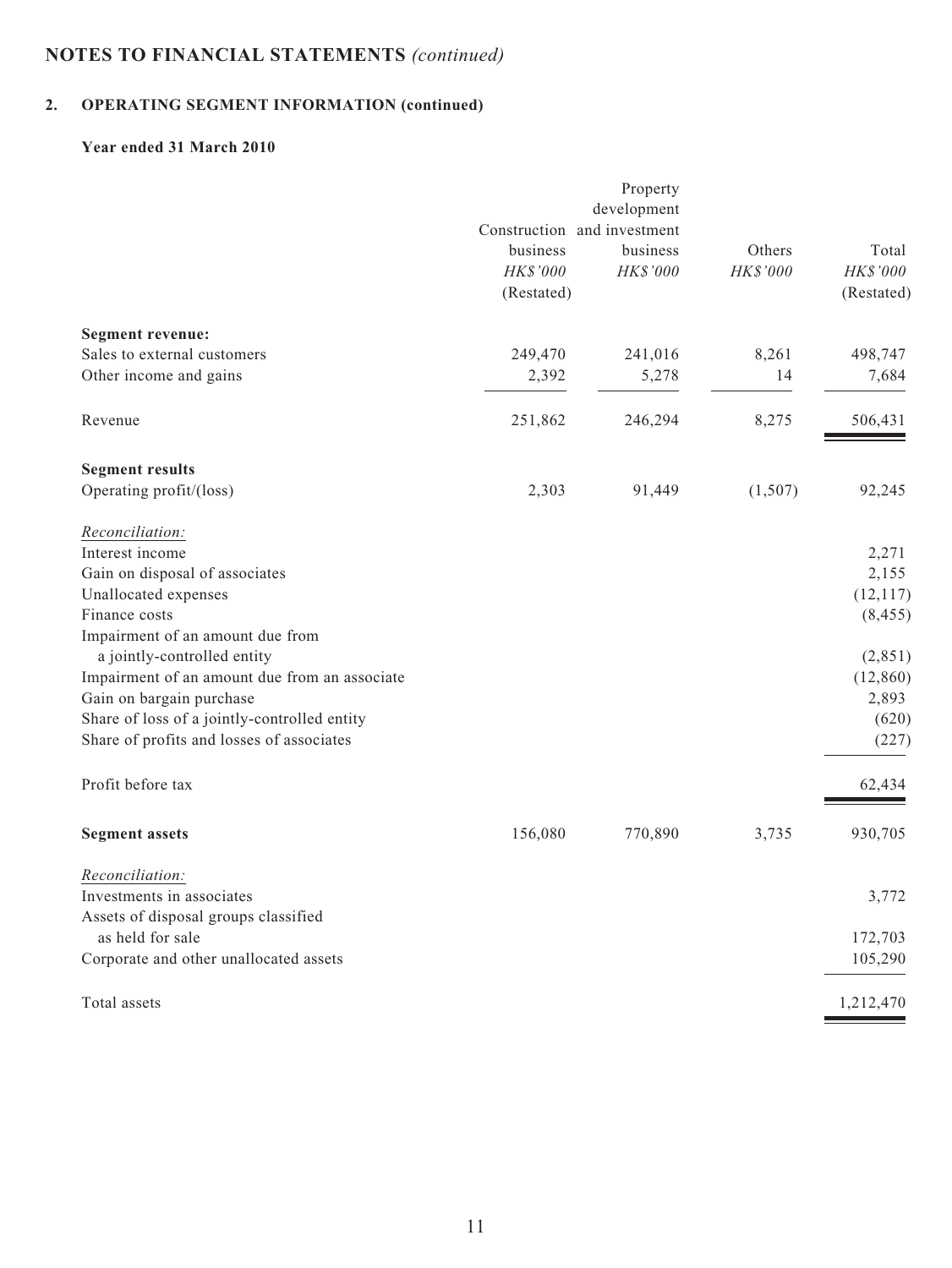# **2. OPERATING SEGMENT INFORMATION** *(continued)*

## **Year ended 31 March 2010** *(continued)*

|                                               |                             | Property    |          |            |
|-----------------------------------------------|-----------------------------|-------------|----------|------------|
|                                               | Construction and investment | development |          |            |
|                                               | business                    | business    | Others   | Total      |
|                                               | HK\$'000                    | HK\$'000    | HK\$'000 | HK\$'000   |
|                                               | (Restated)                  |             |          | (Restated) |
| <b>Segment liabilities</b>                    | 106,834                     | 153,895     | 1,131    | 261,860    |
| Reconciliation:                               |                             |             |          |            |
| Liabilities directly associated with          |                             |             |          |            |
| the assets of disposal groups                 |                             |             |          |            |
| classified as held for sale                   |                             |             |          | 120,567    |
| Corporate and other unallocated liabilities   |                             |             |          | 292,797    |
| Total liabilities                             |                             |             |          | 675,224    |
| Other segment information:                    |                             |             |          |            |
| Fair value gain of investment properties      |                             | (9,167)     |          | (9,167)    |
| Loss on disposal of items of                  |                             |             |          |            |
| property, plant and equipment                 | 47                          | 4           | 10       | 61         |
| Impairment of accounts receivable             | 231                         | 2,727       | 171      | 3,129      |
| Reversal of impairment of accounts receivable | (2,246)                     | (2,556)     |          | (4,802)    |
| Reversal of impairment of other receivables   | (798)                       |             |          | (798)      |
| Provision for inventories                     |                             |             | 133      | 133        |
| Depreciation                                  | 2,171                       | 2,014       | 80       | 4,265      |
| Capital expenditure                           | 1,005                       | 15,470      | 52       | $16,527*$  |

\* Capital expenditure represents additions to property, plant and equipment and investment properties.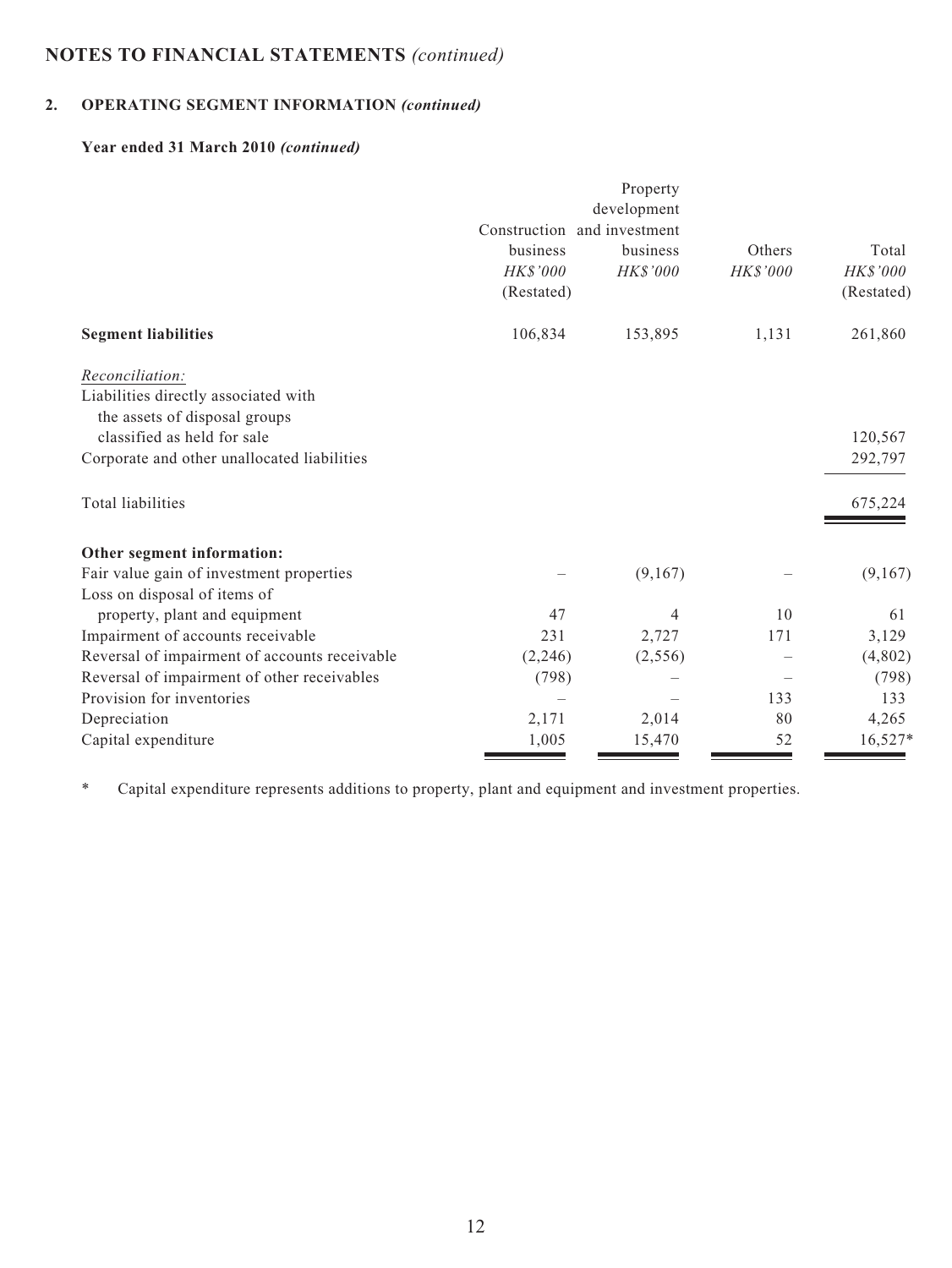#### **2. OPERATING SEGMENT INFORMATION** *(continued)*

#### **Geographical information**

#### **(a) Revenue from external customers**

|                | 2011<br><b>HK\$'000</b> | 2010<br>HK\$'000 |
|----------------|-------------------------|------------------|
| Hong Kong      | 202,557                 | 140,412          |
| Mainland China | 243,991                 | 358,335          |
|                | 446,548                 | 498,747          |

The revenue information above is based on the location of the customers.

#### **(b) Non-current assets**

|                | 2011<br><b>HK\$'000</b> | 2010<br><b>HK\$'000</b><br>(Restated) |
|----------------|-------------------------|---------------------------------------|
| Hong Kong      | 78,292                  | 78,409                                |
| Mainland China | 250,434                 | 232,133                               |
|                | 328,726                 | 310,542                               |

The non-current assets information above is based on the location of assets and excludes investment in a jointlycontrolled entity, investments in associates, financial assets at fair value through profit or loss and available-forsale investment.

#### **Information about a major customer**

During the year, no transactions with any individual external customer derived revenue that amounted to 10% or more of the Group's revenue (2010: Nil).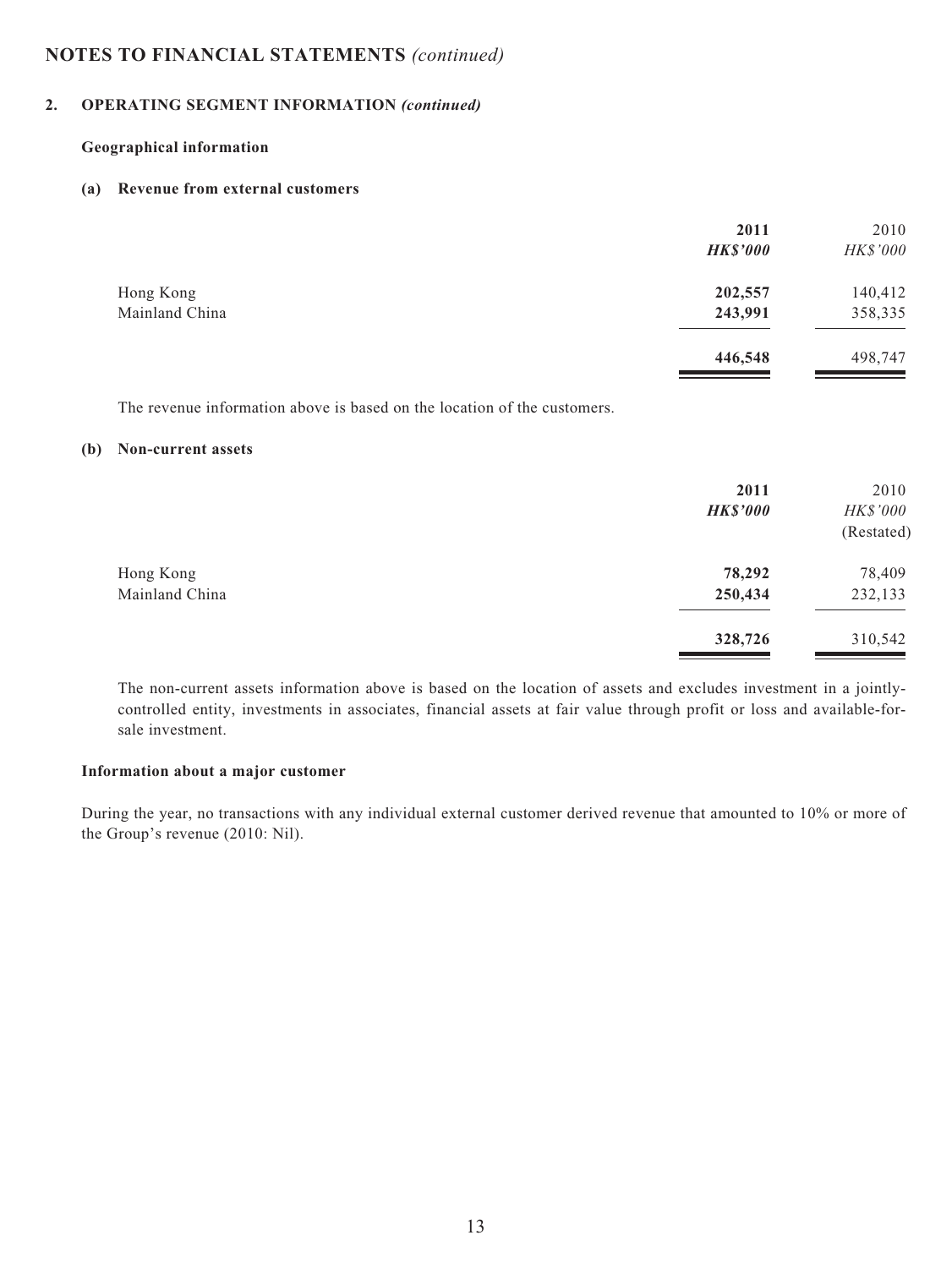### **3. REVENUE, OTHER INCOME AND GAINS**

Revenue, which is also the Group's turnover, represents an appropriate proportion of contract revenue from construction contracts, income from property development and investment business, trading of medical equipment, and provision of related installation and maintenance services.

An analysis of revenue, other income and gains is as follows:

|                                                           | Group           |          |
|-----------------------------------------------------------|-----------------|----------|
|                                                           | 2011            | 2010     |
|                                                           | <b>HK\$'000</b> | HK\$'000 |
| Revenue                                                   |                 |          |
| Income from construction contracting and related business | 350,680         | 249,470  |
| Income from property development and investment business  | 88,091          | 241,016  |
| Income from trading of medical equipment, and provision   |                 |          |
| of related installation and maintenance services          | 7,777           | 8,261    |
|                                                           | 446,548         | 498,747  |
| Other income and gains                                    |                 |          |
| Bank interest income                                      | 858             | 231      |
| Other interest income                                     |                 | 2,040    |
| Gross rental income                                       | 11,043          | 3,046    |
| Gain on disposal of associates                            |                 | 2,155    |
| Others                                                    | 10,248          | 4,638    |
|                                                           | 22,149          | 12,110   |

## **4. FINANCE COSTS**

An analysis of finance costs is as follows:

|                                                 | Group           |          |
|-------------------------------------------------|-----------------|----------|
|                                                 | 2011            | 2010     |
|                                                 | <b>HK\$'000</b> | HK\$'000 |
| Interest on bank loans, overdrafts and other    |                 |          |
| borrowings wholly repayable within five years   | 20,987          | 15,257   |
| Interest on convertible notes                   |                 | 67       |
| Total interest expense on financial liabilities |                 |          |
| not at fair value through profit or loss        | 20,987          | 15,324   |
| Less: Interest capitalised                      | (14, 880)       | (6,869)  |
|                                                 | 6,107           | 8,455    |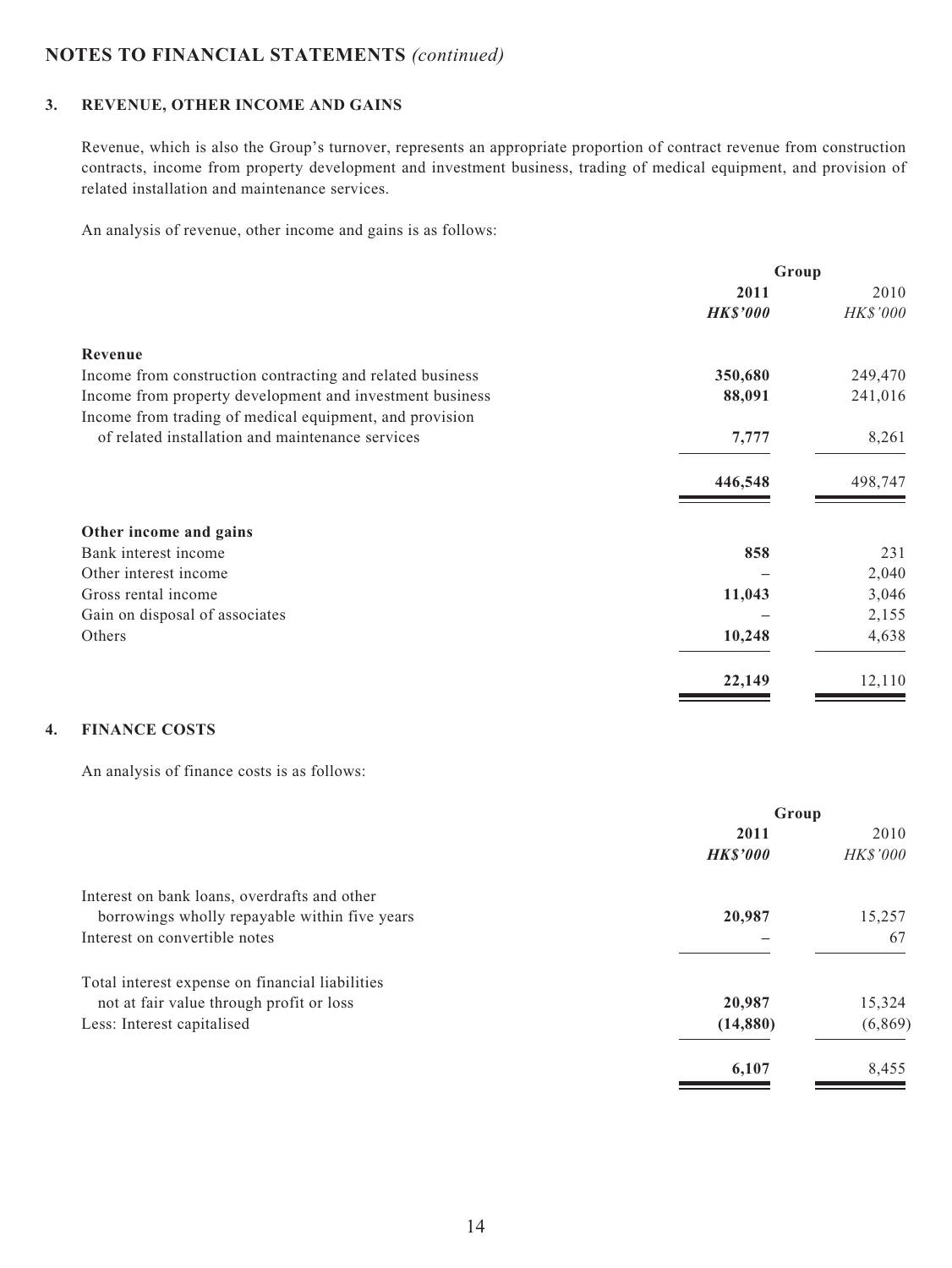#### **5. INCOME TAX**

No Hong Kong profits tax has been provided as the Group's subsidiaries either did not generate any assessable profits arising in Hong Kong during the year or have available tax losses brought forward from prior years to offset the assessable profits generated during the year (2010: Nil). Taxes on profits assessable elsewhere have been calculated at the rates of tax prevailing in the jurisdictions in which the Group operates.

Land Appreciation Tax ("LAT") in Mainland China is levied at progressive rates ranging from 30% to 60% on the appreciation of land value, being the proceeds from the sale of properties less deductible expenditures including amortisation of land use rights, borrowing costs and all property development expenditures.

|                                               | Group           |          |
|-----------------------------------------------|-----------------|----------|
|                                               | 2011            | 2010     |
|                                               | <b>HK\$'000</b> | HK\$'000 |
| Current-Hong Kong                             |                 |          |
| Charge for the year                           |                 |          |
| Current-Elsewhere                             |                 |          |
| Charge for the year                           | 11,060          | 9,954    |
| Underprovision/(overprovision) in prior years | 8               | (2, 184) |
| Deferred                                      | (1, 428)        | 3,200    |
| LAT in Mainland China                         | 3,743           | 23,169   |
| Total tax charge for the year                 | 13,383          | 34,139   |

#### **6. EARNINGS PER SHARE ATTRIBUTABLE TO ORDINARY EQUITY HOLDERS OF THE COMPANY**

The calculation of basic earnings per share amounts is based on the profit for the year attributable to ordinary equity holders of the Company, and the weighted average number of ordinary shares of 559,936,291 (2010: 566,973,017) in issue during the year.

The calculation of diluted earnings per share amounts is based on the profit for the year attributable to ordinary equity holders of the Company. The weighted average number of ordinary shares used in the calculation is the number of ordinary shares in issue during the year, as used in the basic earnings per share calculation, and the weighted average number of ordinary shares assumed to have been issued at no consideration on the deemed exercise or conversion of all dilutive potential ordinary shares into ordinary shares.

No adjustment had been made to the basic earnings per share amounts presented for the year ended 31 March 2010 in respect of a dilution as the Group had no dilutive ordinary shares in issue during 31 March 2010.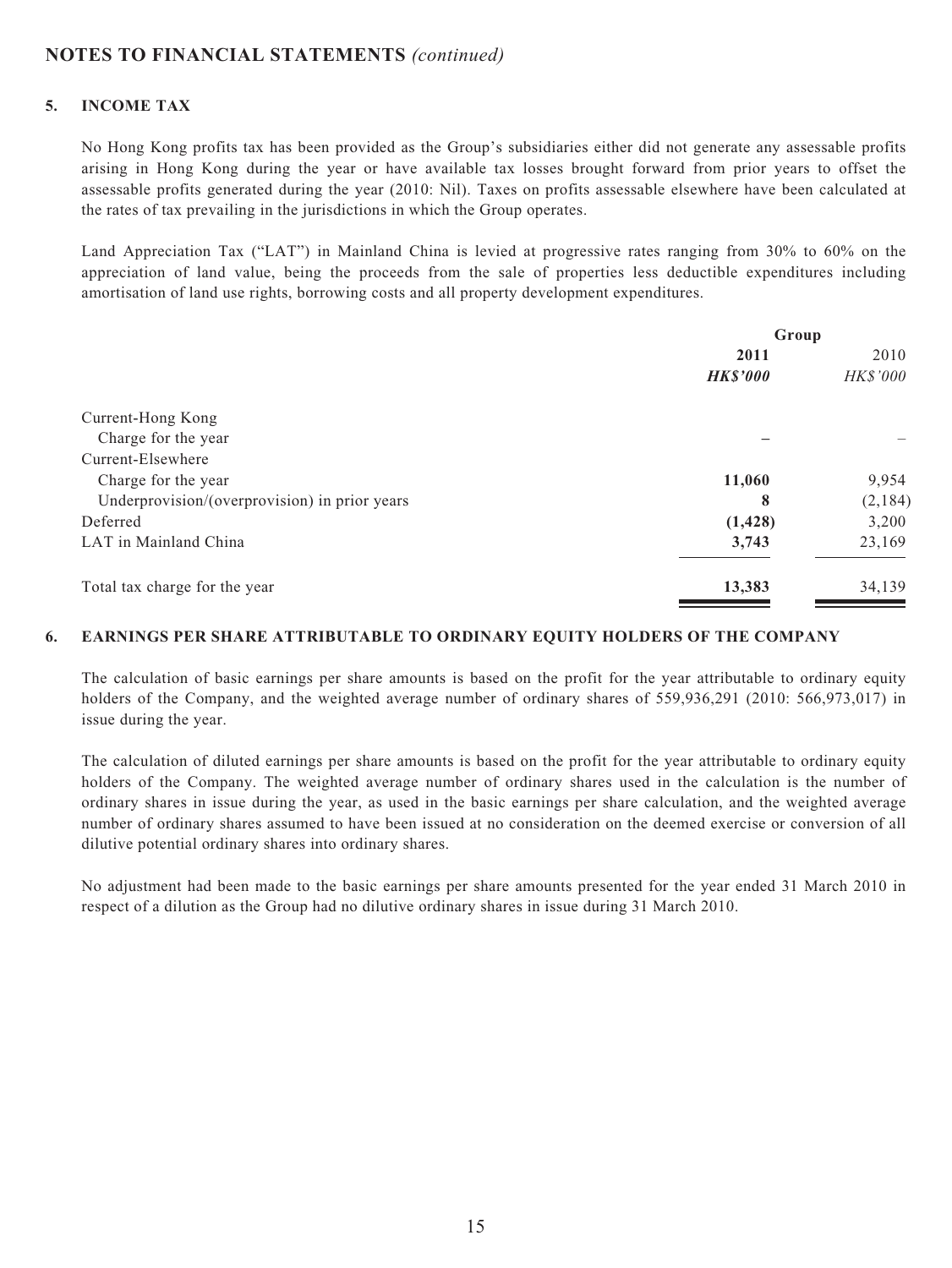### **6. EARNINGS PER SHARE ATTRIBUTABLE TO ORDINARY EQUITY HOLDERS OF THE COMPANY**  *(continued)*

The calculations of basic and diluted earnings per share are based on:

|                                                                   | Group                   |                 |
|-------------------------------------------------------------------|-------------------------|-----------------|
|                                                                   | 2011                    | 2010            |
|                                                                   | <b>HK\$'000</b>         | <b>HK\$'000</b> |
|                                                                   |                         | (Restated)      |
| Earnings<br>Profit attributable to ordinary equity holders of the |                         |                 |
| Company, used in the basic earnings per share calculation         | 162,216                 | 26,662          |
|                                                                   | <b>Number of shares</b> |                 |
|                                                                   | 2011                    | 2010            |
| <b>Shares</b>                                                     |                         |                 |
| Weighted average number of ordinary shares in issue during        |                         |                 |
| the year used in the basic earnings per share calculation         | 559,936,291             | 566,973,017     |
| Effect of dilution-weighted average number of ordinary shares:    |                         |                 |
| Share options                                                     | 1,246,366               |                 |
|                                                                   | 561,182,657             | 566,973,017     |
|                                                                   |                         |                 |

#### **7. ACCOUNTS RECEIVABLE**

The Group's trading terms with its customers are mainly on credit. The credit period is generally 90 days for the sale of trading goods and up to 180 days for the sale of completed properties held for sale. For retention monies receivable in respect of construction work carried out by the Group, the due dates are usually one year after the completion of the construction work. Each customer has a maximum credit limit. The Group seeks to maintain strict control over its outstanding receivables. Overdue balances are reviewed regularly by senior management. In view of the aforementioned and the fact that the Group's accounts receivable relate to a large number of diversified customers, there is no significant concentration of credit risk. Accounts receivable are non-interest-bearing.

An aged analysis of the accounts receivable as at the end of the reporting period, based on the invoice date and net of provision, is as follows:

|                             | Group           |          |
|-----------------------------|-----------------|----------|
|                             | 2011            | 2010     |
|                             | <b>HK\$'000</b> | HK\$'000 |
| Current to 90 days          | 24,257          | 31,053   |
| 91 to 180 days              | 5,606           | 13,889   |
| 181 to 360 days             | 3,605           | 10,153   |
| Over 360 days               | 3,353           | 9,886    |
|                             | 36,821          | 64,981   |
| Retention monies receivable | 5,840           | 6,313    |
| Total                       | 42,661          | 71,294   |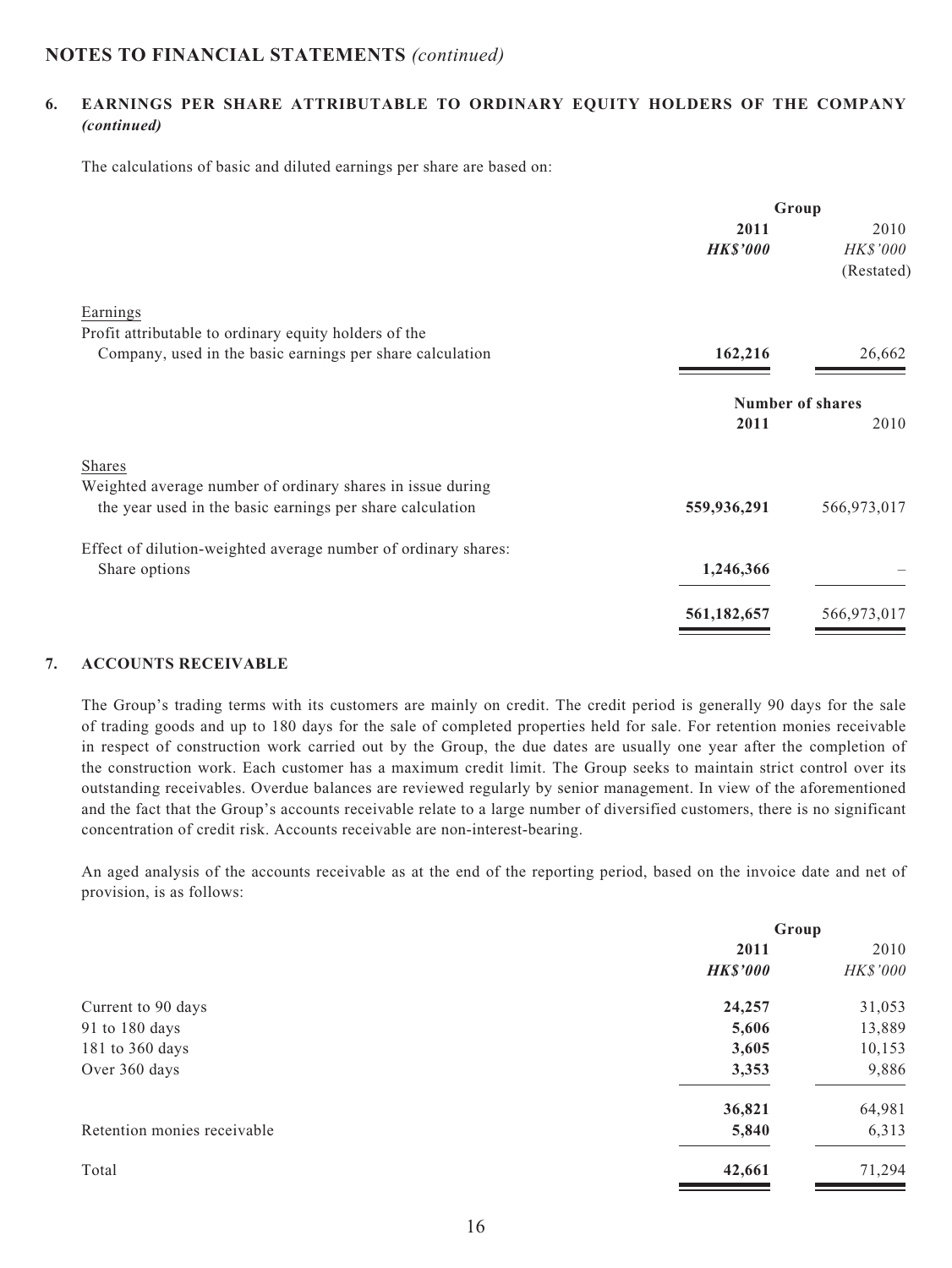## **8. ACCOUNTS PAYABLE**

An aged analysis of the accounts payable as at the end of the reporting period, based on the invoice date, is as follows:

|                    | Group           |                |
|--------------------|-----------------|----------------|
|                    | 2011            | 2010           |
|                    | <b>HK\$'000</b> | HK\$'000       |
| Current to 90 days | 21,076          | 12,469         |
| 91 to 180 days     | 988             | $\overline{4}$ |
| 181 to 360 days    |                 | 597            |
| Over 360 days      | 7,064           | 7,878          |
|                    | 29,128          | 20,948         |

Accounts payable are non-interest-bearing and are normally settled on 30-day terms.

## **9. DISPOSAL OF SUBSIDIARIES**

|                                                  | 2011            |
|--------------------------------------------------|-----------------|
|                                                  | <b>HK\$'000</b> |
| Net assets disposed of:                          |                 |
| Property, plant and equipment                    | 97,695          |
| Prepaid land lease payments                      | 30,512          |
| Properties held for sale                         | 43,541          |
| Accounts receivable                              | 23              |
| Cash and cash equivalents                        | 16,092          |
| Prepayments, deposits and other receivables      | 83,982          |
| Accounts payable                                 | (303)           |
| Other payables and accruals                      | (52, 865)       |
| Interest-bearing bank and other borrowings       | (169, 600)      |
| Non-controlling interests                        | (2,707)         |
|                                                  | 46,370          |
| Exchange fluctuation reserve                     | (4,000)         |
| Legal and professional fee and transaction costs |                 |
| directly attributable to the disposal            | 52,459          |
| Gain on disposal of subsidiaries                 | 296,128         |
|                                                  | 390,957         |
| Satisfied by:                                    |                 |
| Cash                                             | 390,957         |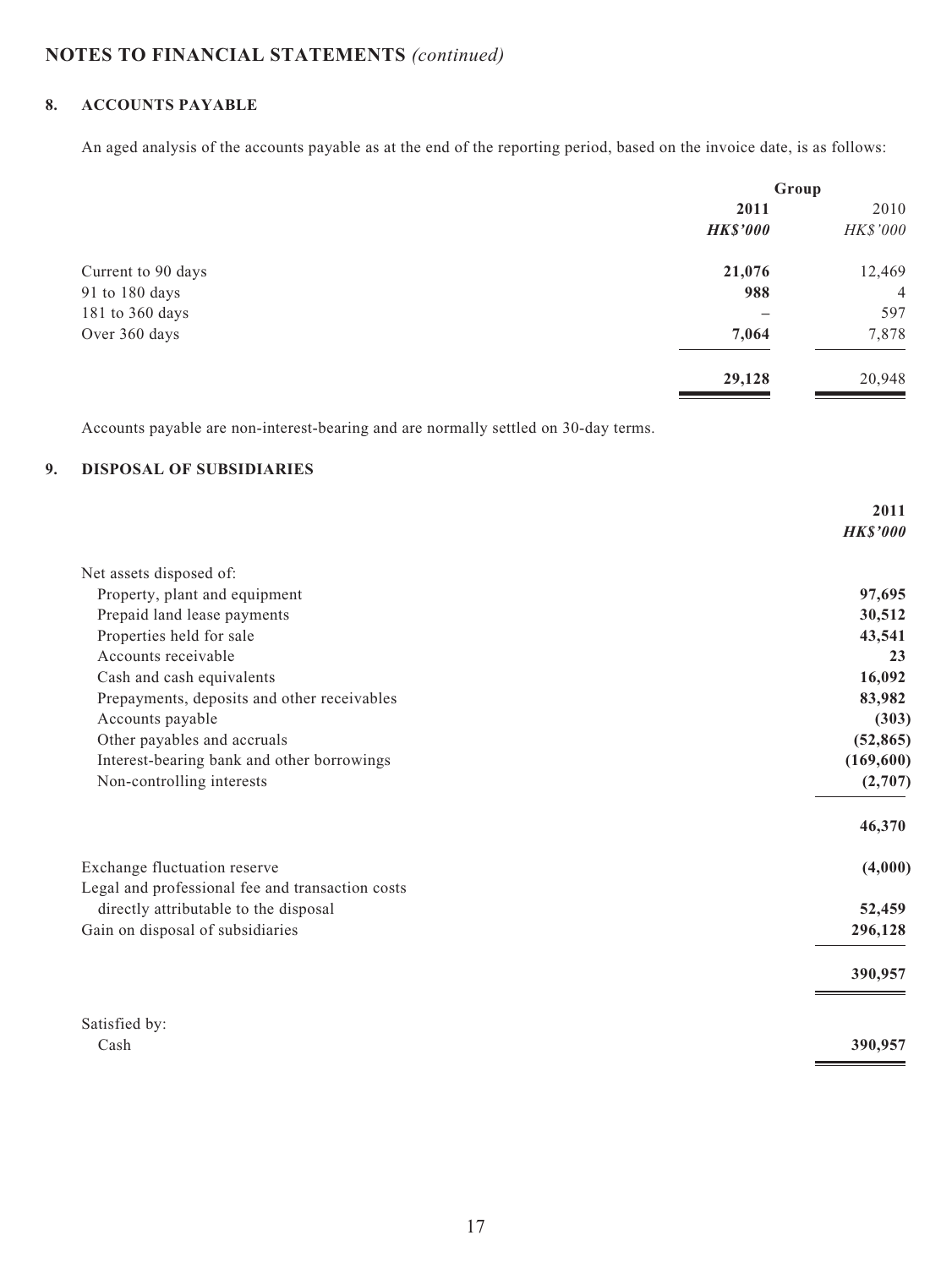#### **9. DISPOSAL OF SUBSIDIARIES** *(continued)*

#### *Notes:*

- (a) On 7 April 2010, Interpath Profits Limited ("Interpath Profits"), an indirect 60% owned subsidiary of the Company, entered into two sale and purchase agreements (the "Sale and Purchase Agreements") with two independent third parties, Bond Light Limited ("Bond Light") and Big Meg Limited ("Big Meg"), respectively. Pursuant to the Sale and Purchase Agreements, Interpath Profits shall dispose of the entire issued share capital and the related shareholders' loans of two wholly-owned subsidiaries of Interpath Profits, namely Lead Joy Investments Limited ("Lead Joy") and Measure Up Profits Limited ("Measure Up"), to Bond Light and Big Meg, respectively. The consideration for the Lead Joy disposal and Measure Up disposal amounted to RMB99,500,000 and RMB242,000,000, respectively. Lead Joy indirectly owned a 90% equity interest in the 惠州高爾夫球場 有限公司 and Measure Up owns a 100% equity interest in the 惠州怡海房地產開發有限公司. Pursuant to the supplementary agreements to the Sale and Purchase Agreements, Bond Light and Big Meg agreed to undertake all taxes in Mainland China arising from the disposals. Details of the disposals were set out in the announcement of the Company dated 14 April 2010.
- (b) Pursuant to a sale and purchase agreement dated 5 July 2010 entered into between the Group and an independent third party, the Group disposed of its 70% equity interest in 上海迪勝物業管理有限公司 at a consideration of RMB160,000. 上海迪勝物業管理有限公司 and its subsidiary, 開封迪勝物業管理有限公司, engaged in provision of property management at the date of disposal.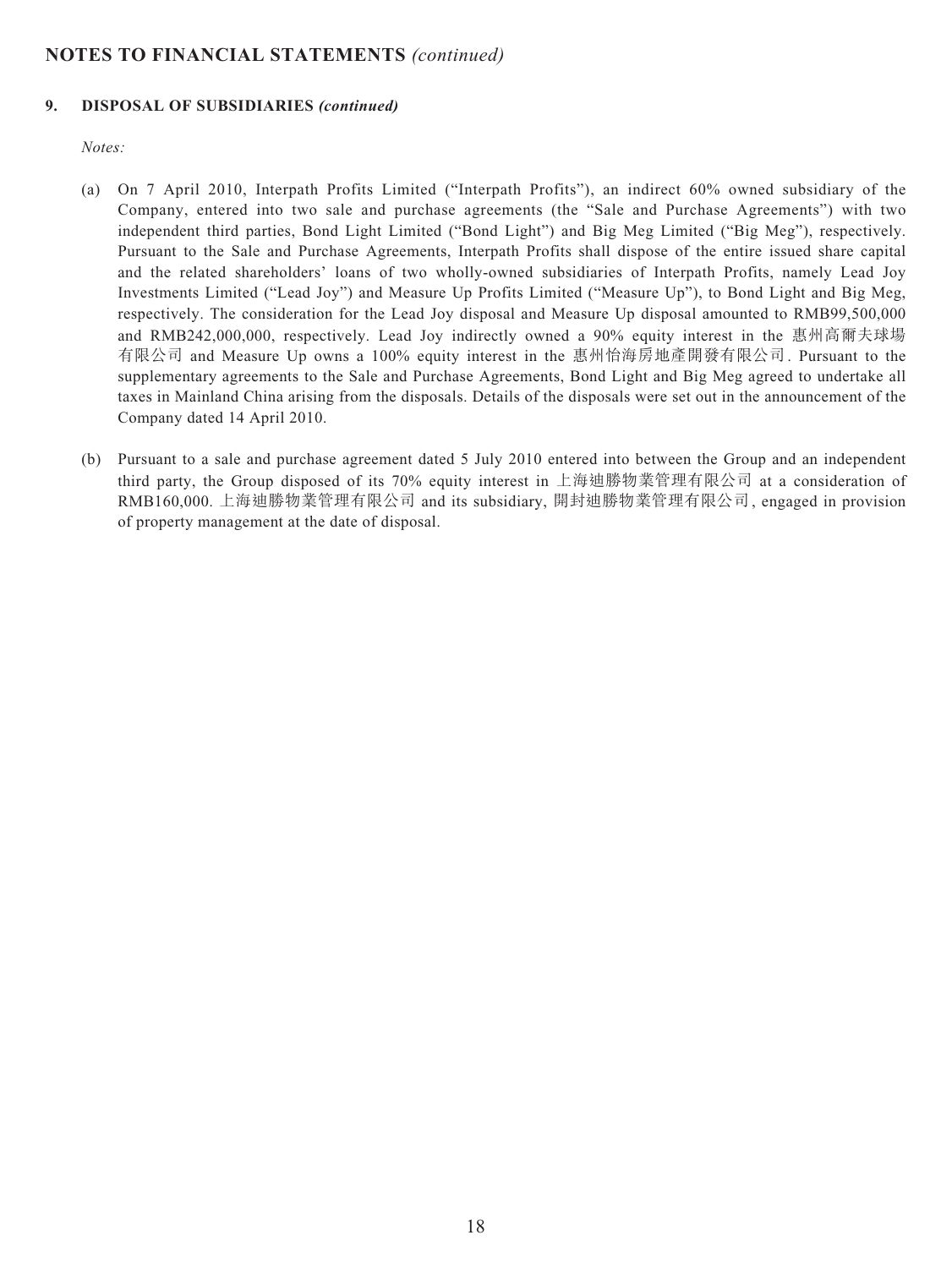# **DIVIDEND**

The Board of Directors recommends the payment of a final dividend of HK3.2 cents per share for the year ended 31 March 2011 (2010: HK2 cents per share) to Shareholders whose names appear on the Registers of Members on Wednesday, 18 August 2011 subject to the approval of Shareholders at the forthcoming 2011 Annual General Meeting (the "2011 AGM").

Taking together with the interim dividend of HK3 cents per share paid on 30 December 2010, this will make a total dividend for the year ended 31 March 2011 of HK6.2 cents per share (2010: HK2 cents per share).

Shareholders will be given the option to receive the final dividend in new shares in lieu of cash ("Scrip Dividend Arrangement"). The Scrip Dividend Arrangement is subject to: (1) the approval of proposed final dividend at the 2011 AGM; and (2) the Listing Committee of The Stock Exchange of Hong Kong Limited granting the listing of and permission to deal in the new shares to be issued pursuant thereto.

A circular containing the details of the Scrip Dividend Arrangement and the form of election for scrip dividend will be dispatched to Shareholders after the 2011 AGM. Dividend warrants and/or share certificates for the scrip shares are expected to be sent to the Shareholders on or around 21 September 2011.

# **CLOSURE OF REGISTER OF MEMBERS**

The Register of Members of the Company will be closed from 16 August 2011 to 18 August 2011, both days inclusive, during which period no transfer of shares in the Company will be registered. In order to qualify for the proposed final dividend, all transfer of shares in the Company accompanied by the relevant share certificates must lodged with the Company's branch shares registrar in Hong Kong, Tricor Tengis Limited, at 26th Floor, Tesbury Centre, 28 Queen's Road East, Hong Kong not later than 4:30 p.m. on 15 August 2011.

# **MANAGEMENT DISCUSSION AND ANALYSIS**

# **BUSINESS REVIEW**

The Group's turnover for the year was HK\$446,548,000 which represented a decrease of 10% as compared with last year. The net profit attributable to equity holders of the Company amounted to approximately HK\$162,216,000 representing an increase of 508% as compared with last year. Earning per share is approximately HK28.97 cents.

The Group's major business segment during the year comprises (i) construction, as a main contractor, as well as the provision of contracting intelligent building engineering, and electrical and mechanical ("E&M") services; (ii) property development and investment; and (iii) trading of medical equipment, and provision of related installation and maintenance services.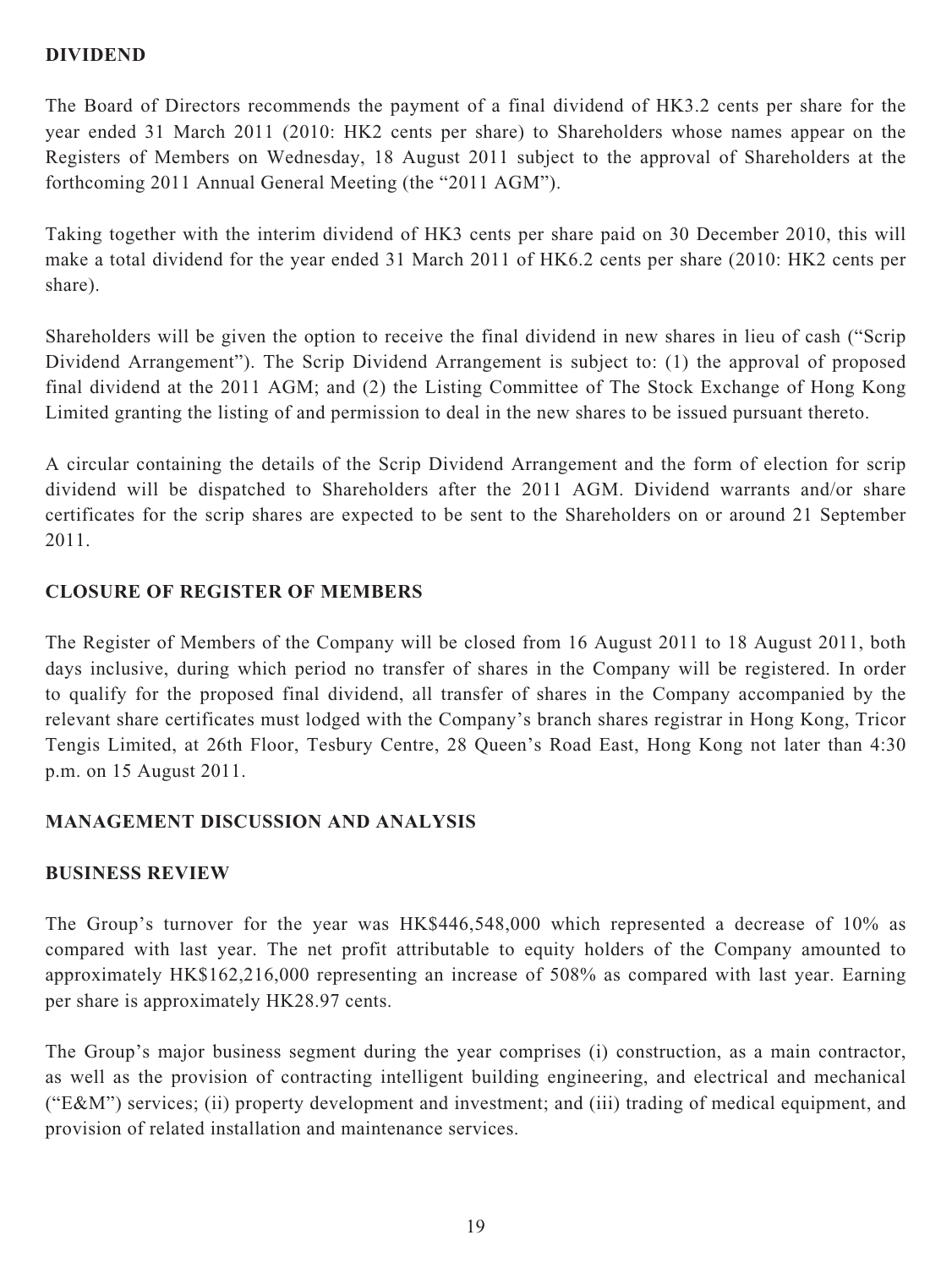During the year, the Group completed projects such as fitting out works for Prada shop at Tsimshatsui, Hong Kong, electrical, mechanical ventilation air conditioning, fire services for Asia Society Hong Kong Center at Admiralty, Hong Kong, new annex building and swimming pool in Tsung Tsin Christian Academy at Cheung Sha Wan, Hong Kong, and building services installation for the extension to Jockey Club Elaine Field School in Tai Po, Hong Kong. In current year, turnover generated from the property development and investment business decreased by 63% as compared to last year, this is mainly due to the property development project, section B of Phase II of Century Place, Kaifeng, PRC have not yet completed as at the end of the reporting period, and only gross floor area of 11,598 sq.m.-section D of Phase II of Century Place, Kaifeng, PRC is newly launched to the market, other than that, we were only selling the remaining units of Phase I of Century Place, Kaifeng, PRC and Asian Villas City Square, Haikou, PRC, whereas in last year Phase I of Century Place, Kaifeng and Phase IV of Asian Villas City Square, Haikou were just completed for a short period of time and many units were available for sales.

On 7 April 2010, Interpath Profits Limited ("Interpath Profits"), an indirect non wholly-owned subsidiary of the Company entered into a sale and purchase agreement (the "Lead Joy Agreement") with Bond Light Limited ("Bond Light"), an independent third party, in relation to the disposal to Bond Light of the entire issued share capital of Lead Joy Investments Limited ("Lead Joy", a wholly-owned subsidiary of Interpath Profits and an indirect 60% owned subsidiary of the Company) and the rights to a shareholder's loan due to Interpath Profits from Lead Joy. The total consideration of the Lead Joy disposal is RMB99.5 million.

On 7 April 2010, Interpath Profits also entered into a sale and purchase agreement (the "Measure Up Agreement") with Big Meg Limited ("Big Meg"), an independent third party, in relation to the disposal to Big Meg of the entire issued share capital of Measure Up Profits Limited ("Measure Up", a whollyowned subsidiary of Interpath Profits and an indirect 60% owned subsidiary of the Company) and the assumption by Big Meg of the liabilities under the indebtedness due to Measure Up from Interpath Profits. The total consideration of the Measure Up disposal is RMB242 million.

The Lead Joy disposal constitutes a major transaction, and the Measure Up disposal constitutes a very substantial disposal, for the Company under the Listing Rules. The Lead Joy Agreement, the Measure Up Agreement and the transactions contemplated thereunder are subject to the approval of the Shareholders by way of poll at the special general meeting ("SGM"). The Lead Joy Agreement and the Measure Up Agreement were approved by the Shareholders at the SGM held on 12 August 2010, and the gain on disposal of subsidiaries generated from these two agreements amounted to HK\$296 million.

In September 2007, Asian Villas City Square was awarded one of the "Top 100 Best Property in China for year 2007 (third anniversary)". In May 2008, the Company was awarded one of the "Top 500 Most Influential Property Development Enterprise in China" for year 2008, by 2008 亞洲(博鰲)房地產領袖峰 会. In December 2009, the Company was awarded one of the "Chinese businessman top 500 in 2009" by 華商中国市場500強評選活動組委會.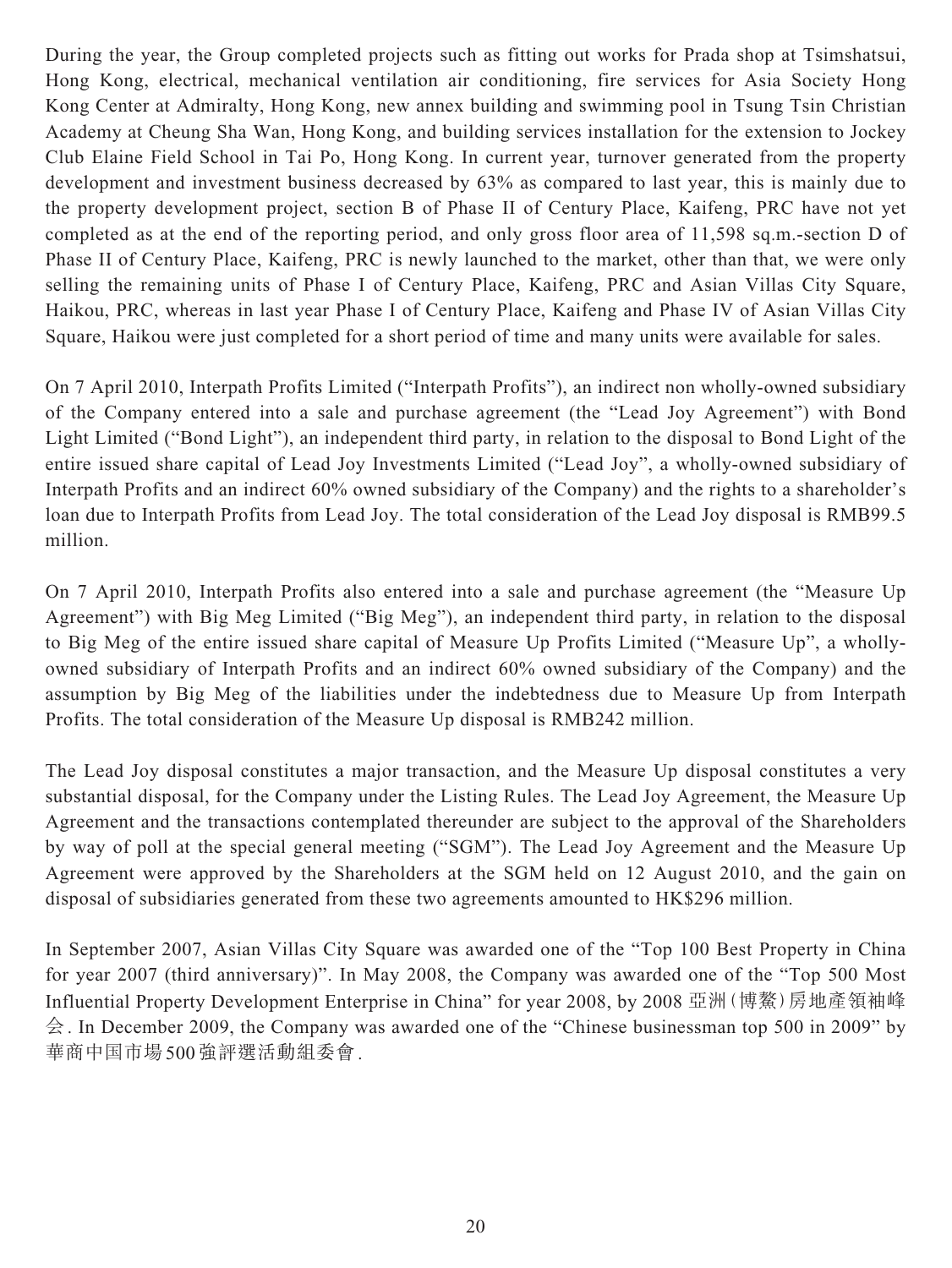## **FINANCIAL REVIEW**

## **Turnover**

During the year, the Group's turnover amounted to HK\$447 million, decreased by 10% as compared to last year. The decrease was mainly due to the property development project, section B of Phase II of Century Place, Kaifeng, PRC have not yet completed as at the end of the reporting period, and only gross floor area of 11,598 sq.m.-section D of Phase II of Century Place, Kaifeng, PRC is newly launched to the market, other than that, we were only selling remaining units of Phase I of Century Place, Kaifeng, PRC and Asian Villas City Square, Haikou, PRC, whereas in last year Phase I of Century Place, Kaifeng and Phase IV of Asian Villas City Square, Haikou were just completed for a short period of time and many units were available for sales. Turnover generated from construction contracting business, property development and investment business and other business amounted to approximately HK\$351 million, HK\$88 million, HK\$8 million respectively, which represent an increase by 41%, a decrease by 63% and a decrease by 6% respectively as compared to last year.

## **Gross profit margin**

During the year under review, the Group's gross profit margin was approximately 13%, down by 11% as compared to last year's 24%, this is mainly driven from the decrease in the percentage of turnover from the property development and investment segment over the total turnover, from last year's 48% to this year's 20%, where the gross profit margin of this segment generally have a much higher gross profit margin than the other main segment-construction contracting segment, as a result, the overall gross profit margin is lower than last year.

### **Liquidity and financial resources**

As at 31 March 2011, the Group had total assets of HK\$1,463,540,000, which is financed by total liabilities, shareholders' equity and non-controlling interests of HK\$772,347,000, HK\$684,975,000 and HK\$6,218,000, respectively. The Group's current ratio at 31 March 2011 was 2.06 compared to 1.54 at 31 March 2010.

The gearing ratio for the Group is 26% (2010: 15%). It was calculated based on the non-current liabilities of HK\$236,685,000 (2010: HK\$93,091,000) and long term capital (equity and non-current liabilities) of HK\$927,878,000 (2010: HK\$630,337,000). The increment was mainly a result of the long term construction loans obtained from bank for the property development business during the year.

## **Capital expenditure**

Total capital expenditure for the year was approximately HK\$18 million, which are mainly used in the purchase of an office in connection with the construction business in Beijing, PRC and the acquisition of an available-for-sale investment.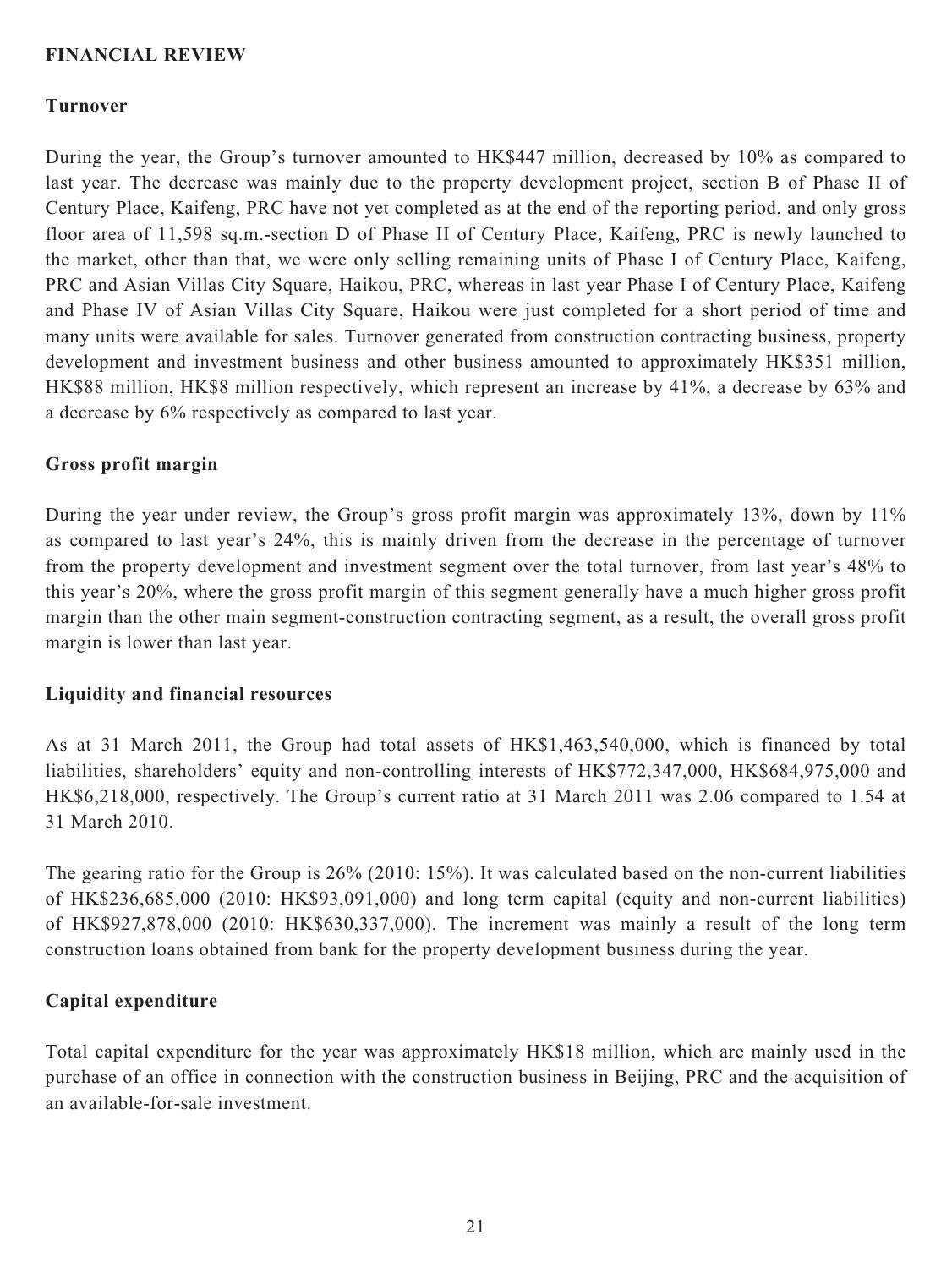## **Contingent liabilities**

At the end of the reporting date, there were no significant contingent liabilities for the Group.

# **Commitments**

At the end of the reporting date, there were no significant capital commitments for the Group.

# **Charges on group assets**

Assets with carrying value of HK\$412,964,000 were pledged as security for the Group's banking facilities.

# **Treasury policies**

The Director will continue to follow a prudent policy in managing its cash balances and maintain a strong and healthy liquidity to ensure that the Group is well placed to take advantage of growth opportunities for the business. In view of the expected development for the property development project in Kaifeng, PRC, the Group will take consideration on the Renminbi fund planning to adequately finance this project. Interest for the current bank borrowings were mainly on floating rate basis and the bank borrowings were principally denominated in Hong Kong dollars and Renminbi, hence, there is no significant exposure to foreign exchange rate fluctuations.

# **Exchange risk exposure**

The Group's receivables and payables were denominated mainly in Hong Kong dollar and Renminbi. Since some of the Group's business are based in the PRC, the continuing appreciation of RMB inevitably increase the development cost and operating cost, however, the fluctuation in RMB is still mild for the time being and the PRC operation is naturally hedged by the future RMB receivables, therefore the management does not foresee any significant foreign currency exposure.

# **PROSPECT**

# **Construction business (including E&M works)**

The Group will uphold an on-going parallel development of its construction business (including E&M works) in both the PRC and Hong Kong. With its proven track records and adequate expertise in the main contracting business, in April 2006, the Group had been promoted from "List of Approved Contractors for Public Works under Group C (on probation) of the Building Category under Environment, Transport and Works Bureau of the HKSAR" to "List of Approved Contractors for Public Works under Group C of the Building Category under Environment, Transport and Works Bureau of the HKSAR". Together with the license in Group II under the "Turn-key Interior Design and Fitting-out Works" under the "List of Approved Suppliers of Materials and Specialist Contractors for Public Works" and the 11 licenses held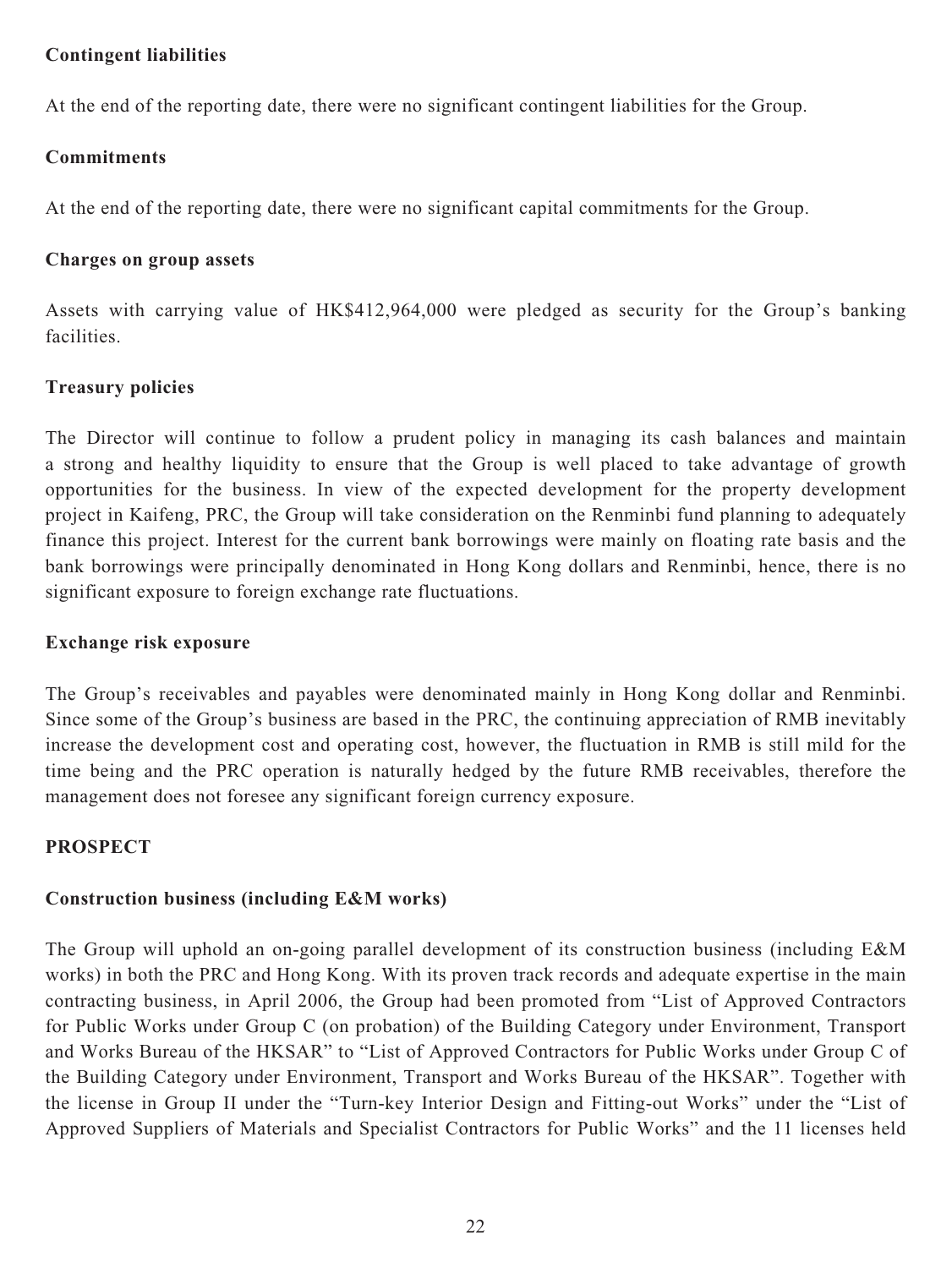under the "List of Approved Suppliers of Materials and Specialist Contractors for Public Works under Environment, Transport and Works Bureau of the Government of the HKSAR", enables the Group to take an active part in the construction business development (including E&M works).

During the year, new projects such as addition and alteration works for house 1 & 2 of Belleview Place, Repulse Bay Road, Hong Kong, addition and alteration works for Anfield International School, Hong Kong, mechanical ventilation air conditioning services nominated sub-contract works for the Proposed Student Hall VIII & IX development at Clear Water Bay for the Hong Kong University of Science & Technology, Hong Kong, proposed warehouse development at Yuen Long, Hong Kong, biennial term contract for the maintenance and repair of, alternations and additions to, fire services installations for health services buildings in Kowloon and New Territories East Region, Hong Kong, term contract for the design and construction of fitting-out works to buildings and lands and other properties for which the Architectural Services Department is responsible in Hong Kong, fitting out works for Asia Society Hong Kong Center at Former Explosive Magazine at Justice Drive, Admiralty, Hong Kong, fitting out works for Prada shop at Chengdu, PRC and fitting out works for Miu Miu shop at Shanghai, PRC were granted. As at the date of this announcement, the Group has contracts on hand with a total contract sum of over HK\$1,009 million.

## **Property development and investment**

Asian Villas City Square, Haikou, Hainan Province is developed into a residential and commercial complex with a total gross floor area of approximately 117,000 sq. metres. Construction was completed in prior year. Up to the date of this announcement, the total sales contract sum achieved amounted to approximately RMB326 million. The Group have also lease out certain completed commercial properties for sale before sales is made, so that the Group can generate temporary extra rental income before the sales.

On 9 June 2005, the Group has been granted the land use rights of a development site in Long Ting district of the city of Kaifeng. The Directors intend to develop a residential and commercial complex on the site with an estimated gross floor area of approximately 198,000 sq. metres. Up to now, gross floor area of 42,000 sq. metres had completed construction and the total sales contract sum achieved amounted to approximately RMB167 million. The remaining of the land is under construction, processing smoothly, and it is expected the construction will be completed by 2013.

After prolonged period of low interest environment, the global economy is on the road to recovery albeit at a different pace for different regions. Interest rate in most regions is moving upward in tandem with the increasing inflationary pressure especially from the fluctuation of oil and commodity prices at high level. These factors may have a dampening effect on consumer sentiment. Meanwhile the Central Government continues to impose restrictive monetary policy and pricing restraints to avoid overheating in the economy especially in the housing and consumer products sectors. However, barring introduction of further austerity measures by the Central Government, property prices are not expected to decrease substantively. In anticipation of progressive appreciation of Renminbi as well as enormous domestic demand, the Board remains optimistic to the property market in Mainland China and the Group will continue to place emphasis on strengthening the property development and investment business, and may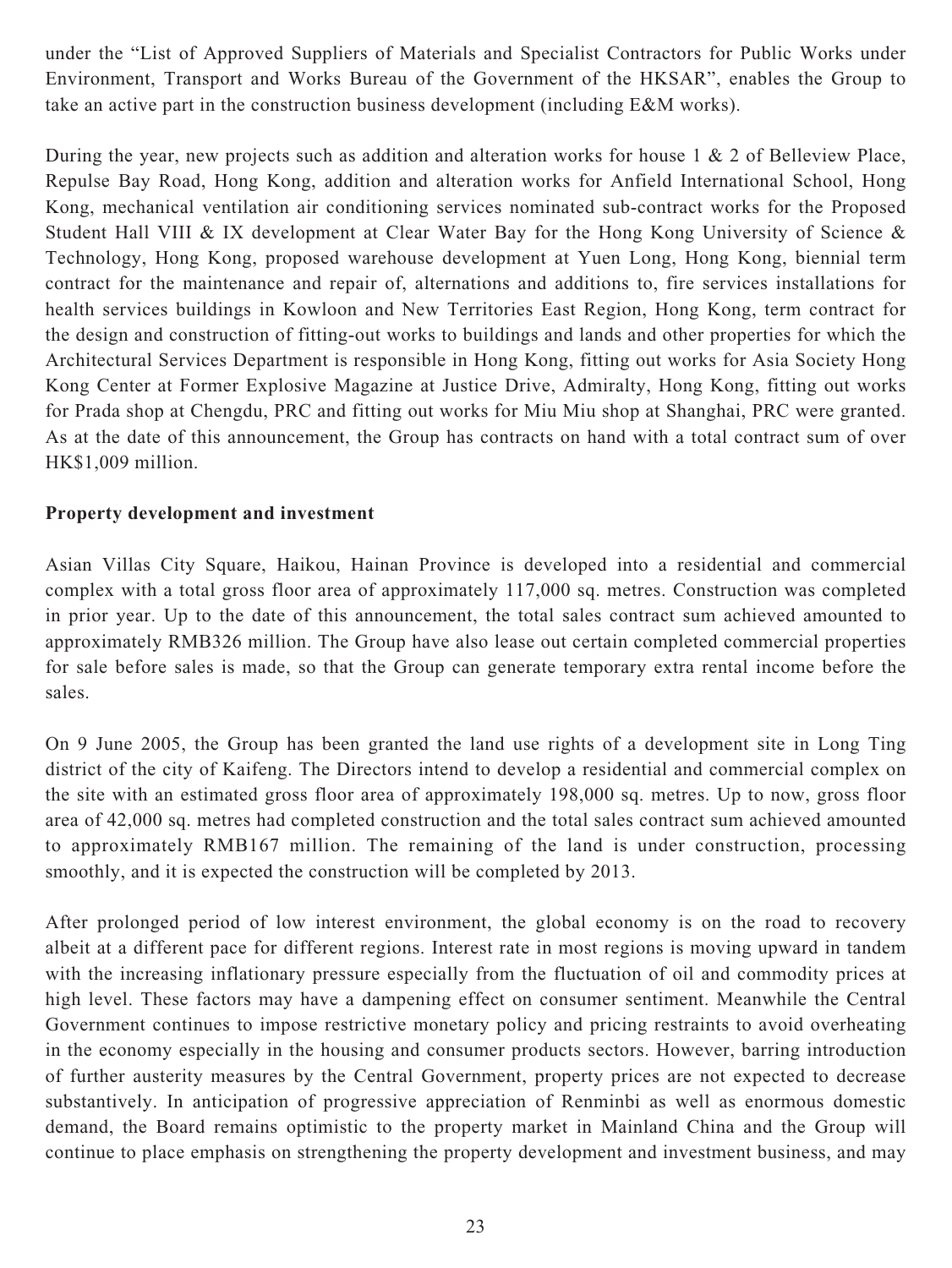acquire additional land bank to richen its land reserve, specifically in the second and third tier cities in PRC which the market trend and growth potential is consistently increasing, however, the Group has no specific investment plan in relation to any particular project currently.

# **Trading of medical equipment**

With rising affluence especially in Hong Kong and the major cities in PRC, the consumers' increasing health awareness, especially among higher-income urban consumers, continued to create higher demand for medical equipments, and our effort in trading of medical equipment should continue to pay off in terms of sales growth and market penetration in PRC. In the coming year, we will expand our distribution channels and introducing a broader range of products to spur sales growth.

The Group remains optimistic of the medium to longer term prospects of the property sector in the PRC and continues to be committed to those projects that are being undertaken by the Group. On the other hand, the Group will continue to adopt efficacious cost management strategies and maintain tight credit control to cope with challenges and enhance competitiveness under the fluctuated operating environment.

# **HUMAN RESOURCES**

As at 31 March 2011, the Group has 130 employees, 15 of whom were based in the PRC. The total employee benefits expenses including directors' emoluments for the year under review amounted to HK\$44 million as compared to HK\$32 million in last year.

The remuneration policy and package of the Group's employees are reviewed and approved by the directors. Apart from pension funds, in order to attract and retain a high caliber of capable and motivated workforce, the Company offers discretionary bonus and share options to staff based on the individual performance and the achievements of the Company's targets.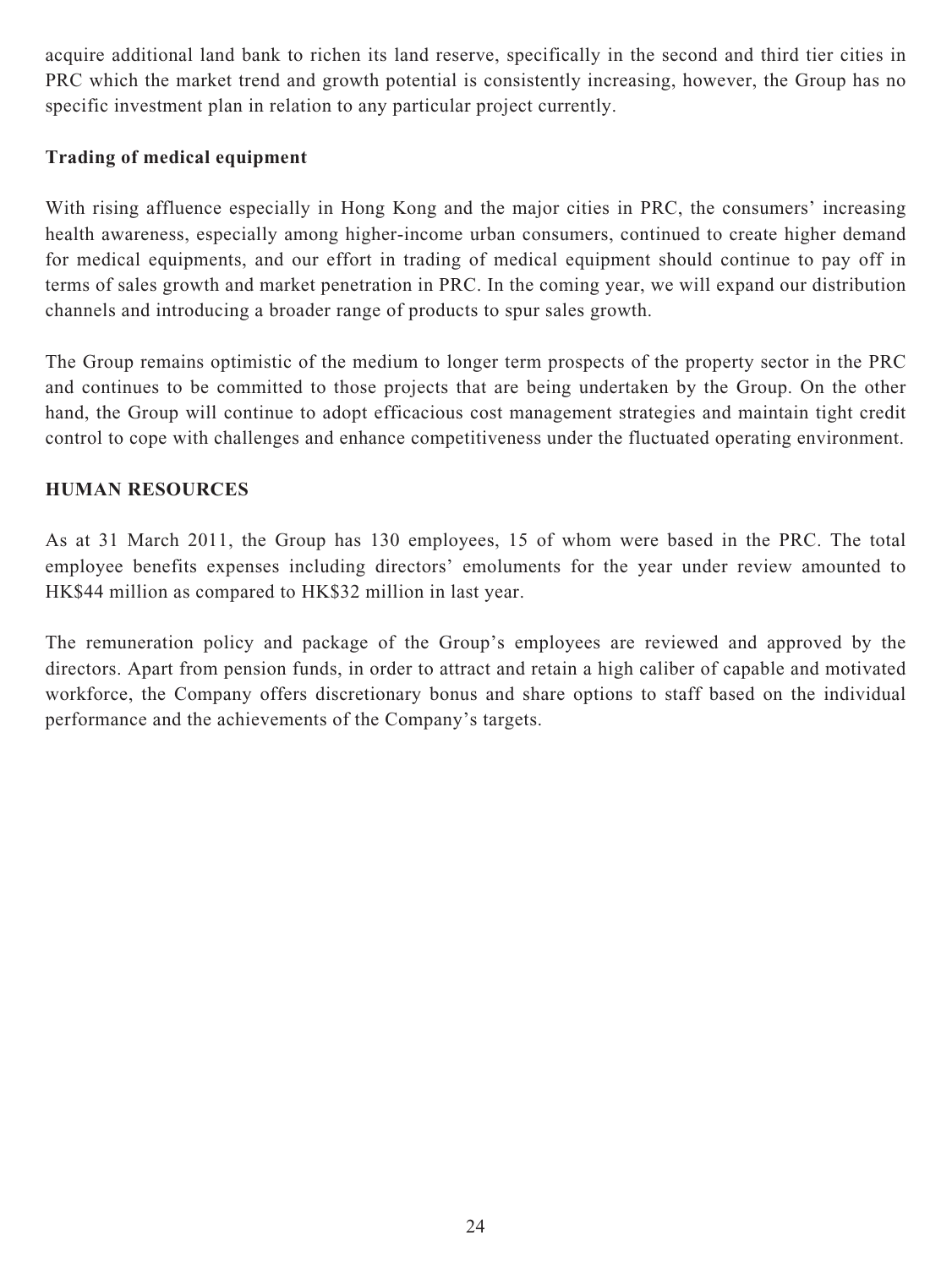## **PURCHASE, REDEMPTION OR SALE OF LISTED SECURITIES**

During the year ended 31 March 2011, the Company purchased certain of its shares on the Stock Exchange and these shares were subsequently cancelled by the Company. The Company considered that it is the best way of enhancing shareholder value and that it is in the best interest of the shareholders to return a substantial part of the surplus funds to them. The summary details of those transactions are as follows:

|                  | Number of                 |                | Price per share | <b>Total</b>    |
|------------------|---------------------------|----------------|-----------------|-----------------|
|                  | <b>Shares repurchased</b> | <b>Highest</b> | Lowest          | price paid      |
|                  |                           | HK\$           | HK\$            | <b>HK\$'000</b> |
| April 2010       | 1,245,000                 | 0.60           | 0.59            | 746             |
| <b>July 2010</b> | 5,645,000                 | 0.56           | 0.52            | 3,062           |
| August 2010      | 500,000                   | 0.53           | 0.52            | 261             |
| September 2010   | 3,875,000                 | 0.59           | 0.52            | 2,181           |
| October 2010     | 2,305,000                 | 0.63           | 0.60            | 1,427           |
| December 2010    | 740,000                   | 0.69           | 0.68            | 509             |
| January 2011     | 505,000                   | 0.70           | 0.65            | 342             |
| February 2011    | 155,000                   | 0.67           | 0.63            | 102             |
| March 2011       | 250,000                   | 0.66           | 0.61            | 159             |
|                  | 15,220,000                |                |                 | 8,789           |

The repurchased shares were cancelled and an amount equivalent to the nominal value of these shares of HK\$1,522,000 was transferred from retained profits to the capital redemption reserve. The premium of HK\$7,267,000 paid on the repurchases shares and share repurchase expenses of HK\$52,000 were charged against the share premium account.

The purchase of the Company's shares during the year was effected by the Directors, pursuant to the mandate from shareholders received at the last annual general meeting, with a view to benefiting shareholders as a whole by enhancing the net asset value per share and earnings per share of the Group.

Except as disclosed above, neither the Company, nor any of its subsidiaries purchased, redeemed or sold any of the Company's listed securities during the year.

## **CORPORATE GOVERNANCE**

In the opinion of the Board, the Company has complied with most of the code provisions (''Code Provisions'') as set out in the Code on Corporate Governance Practices (''CG Code'') contained in Appendix 14 of the Rules Governing the Listing of Securities on the Stock Exchange ("Listing Rules") save for the deviation from the Code Provision A4.1, details of which are explained below. The Company regularly reviews its corporate governance practices to ensure that these continue to meet the requirements of the CG Code.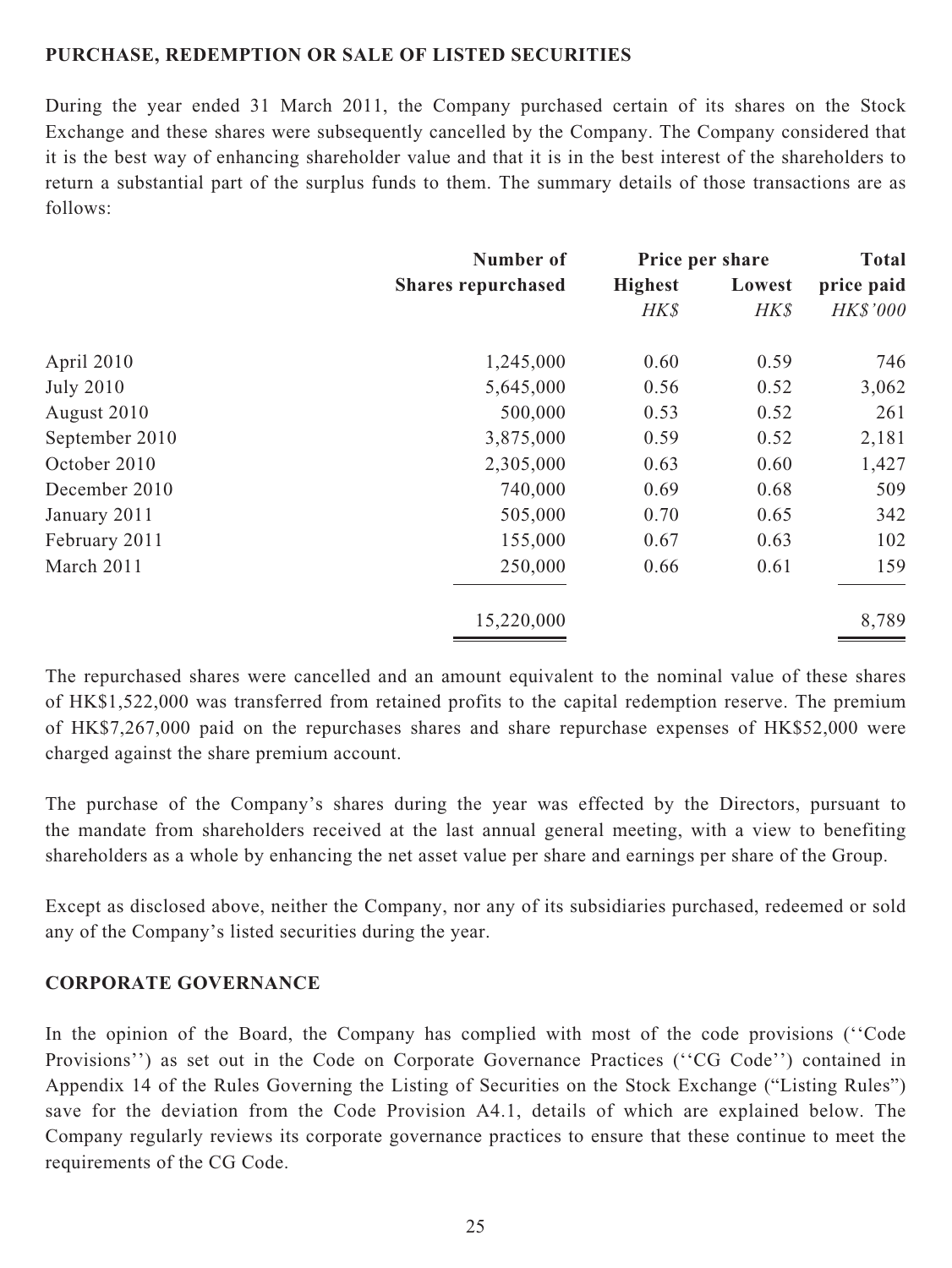# **Summary of deviation of the CG Code:**

## *Code Provision A4.1*

Code Provision A.4.1 stipulates that non-executive directors should be appointed for a specific term, subject to re-election.

The independent non-executive directors are not appointed for a specific term. However, all nonexecutive directors are subject to the retirement and rotation once every three years in accordance with the Company's Bye-Laws. As such, the Board considers that sufficient measures have been taken to ensure that the Company's corporate governance practices are comparable with those in the Code.

# **MODEL CODE FOR SECURITIES TRANSACTIONS**

The Company has adopted the Model Code for Securities Transactions by Directors of Listed Issuers (the "Model Code") as set out in Appendix 10 to the Listing Rules.

Specific enquiry has been made of all the directors and the directors have confirmed that they have complied with the Model Code throughout the year ended 31 March 2011.

The Company has adopted the same Model Code for securities transactions by employees who are likely to be in possession of unpublished price-sensitive information of the Company.

No incident of non-compliance of the Model Code by the relevant employees was noted by the Company.

## **AUDIT COMMITTEE**

The Company has an audit committee which was established in accordance with the requirements of the CG Code for the purpose of reviewing and providing supervision over the Group's internal controls and financial reporting matters including the review of the annual results for the year ended 31 March 2011, and adequacy of resources and qualifications of the Company's accounting staff. The audit committee comprise of three independent non-executive directors of the Company, namely Dr. Ho Chung Tai, Raymond, Mr. Siu Man Po and Mr. Wong Shing Kay, Oliver. Mr. Wong Shing Kay, Oliver is the Chairman of the committee.

## **REMUNERATION COMMITTEE**

The Company has a remuneration committee which was established in accordance with the requirements of the CG Code for the purpose of reviewing the remuneration policy and fixing the remuneration packages for all Directors and chief executives. The remuneration committee currently comprises two executive Directors, namely Mr. Tjia Boen Sien, Mr. Wang Jing Ning, and three independent nonexecutive Directors, namely Dr. Ho Chung Tai, Raymond, Mr. Siu Man Po and Mr. Wong Shing Kay, Oliver. Mr. Tjia Boen Sien is the Chairman of the committee.